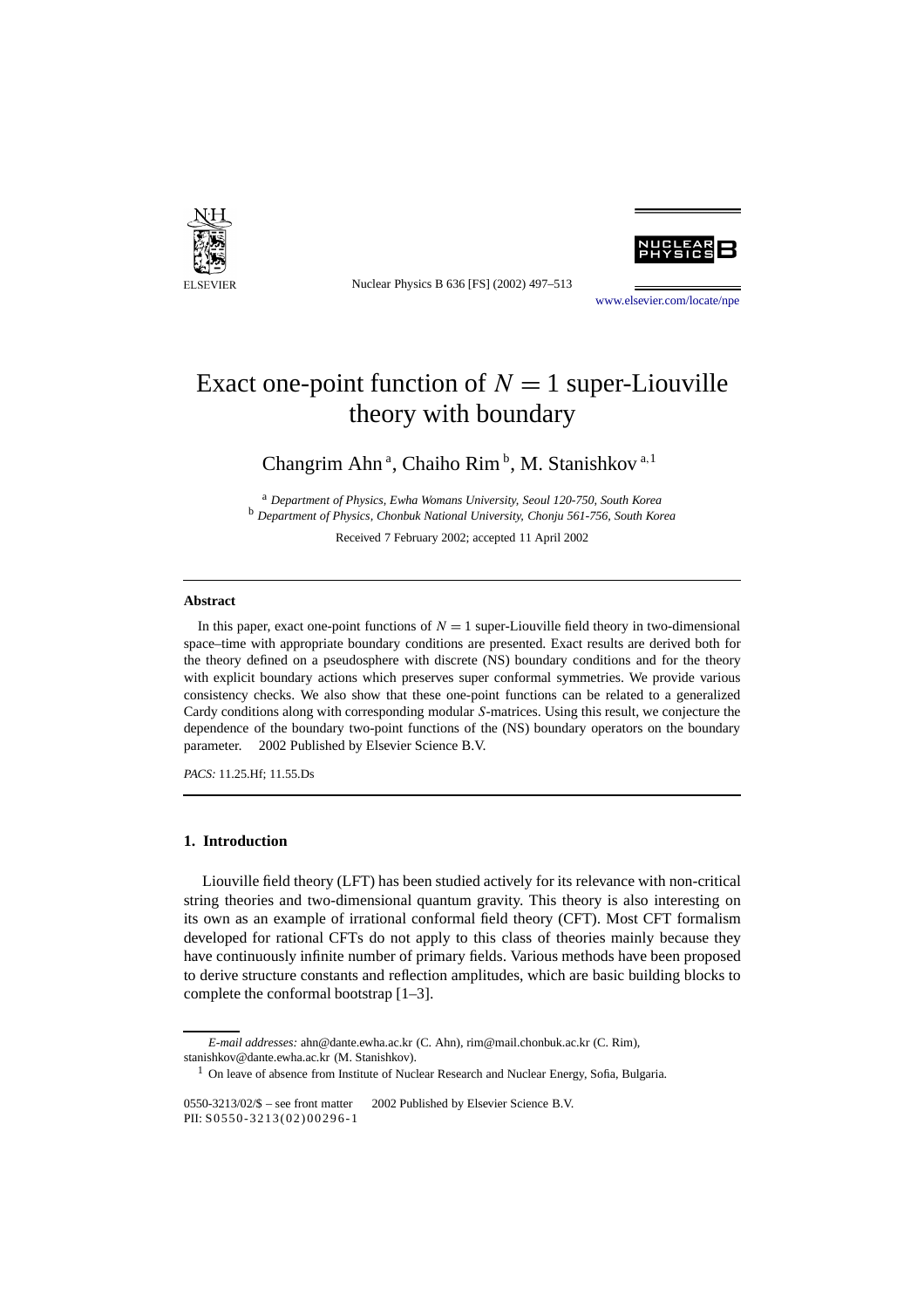Another example of the irrational CFT is the  $N = 1$  supersymmetric LFT (SLFT). This model has some motivations. It is applicable to the superstring theories and the twodimensional supergravity with fermionic matter fields. One can also understand the role of the extended conformal symmetry in the irrational CFTs by studying this model. The methods introduced for the bulk LFT have been applied successfully to the bulk SLFT although the latter becomes algebraically more complicated [4,5].

It is interesting to extend these formalisms to the CFTs defined in the two-dimensional space–time geometry with a boundary condition (BC) which preserves the conformal symmetry. Cardy showed that the conformally invariant BCs can be associated with the primary fields in terms of modular *S*-matrix elements for the case of rational CFTs [6]. It has been an issue whether the Cardy formalism can be extended to the irrational CFTs. Another motivation is to understand open string theories in various nontrivial background space–time geometries [7].

Recently it has been shown that functional relation method developed in [2] can be used in the boundary LFT with conformal boundary action to derive one-point function of a bulk operator and correlation functions of two boundary operators for a given conformal BC [8]. Here the conformal BC is denoted by a continuous parameter related to the coupling constant in the boundary action. Another development made in [9] is to generalize this method to the boundary LFT defined in the classical Lobachevskiy plane, namely, the pseudosphere. These works showed that the one-point functions of primary fields can be related to the inner products of the conformal BCs and different Ishibashi states in the same way as the rational CFTs [10].

It has been noticed that generalizing the Cardy formalism to the supersymmetric CFTs is nontrivial even for rational theories mainly because the Ramond (R) sector transforms not way as the rational CFTs [10].<br>It has been noticed that generalizing the Cardy formalism to the supersymmetric CFTs is<br>nontrivial even for rational theories mainly because the Ramond (R) sector transformation<br>to Neveu–Sch [11,12]. In this paper we show that it is possible to derive exact one-point functions from the functional relations and relate these to the Cardy formalism for the BCs introduced in the pseudosphere and ordinary half plane with conformally invariant boundary action. This shows that the Cardy formalism can be generalized to the irrational super-CFTs. We also show that the boundary two-point functions of the (NS) boundary operators satisfy the same relation as those of the LFT. This paper is organized as follows. In Section 2 we compute the one-point functions of the SLFT primary fields on the pseudosphere. In Section 3 we propose the boundary action which preserves the superconformal symmetry and compute the corresponding one-point functions. These results are used in Section 4 to be related to the conformal BCs and are shown to be consistent with the Cardy formalism. We conclude the paper with some comments in Section 5.

#### **2. One-point functions of SLFT on a pseudosphere**

The  $N = 1$  SLFT describes a supermultiplet consisting of a bosonic field and its fermionic partner interacting with exponential potential. In terms of the component fields, the Lagrangian can be expressed by

$$
\mathcal{L}_{\text{SL}} = \frac{1}{8\pi} (\partial_a \phi)^2 - \frac{1}{2\pi} (\bar{\psi} \partial \bar{\psi} + \psi \bar{\partial} \psi) + i \mu b^2 \psi \bar{\psi} e^{b\phi} + \frac{\pi \mu^2 b^2}{2} (e^{b\phi})^2. \tag{1}
$$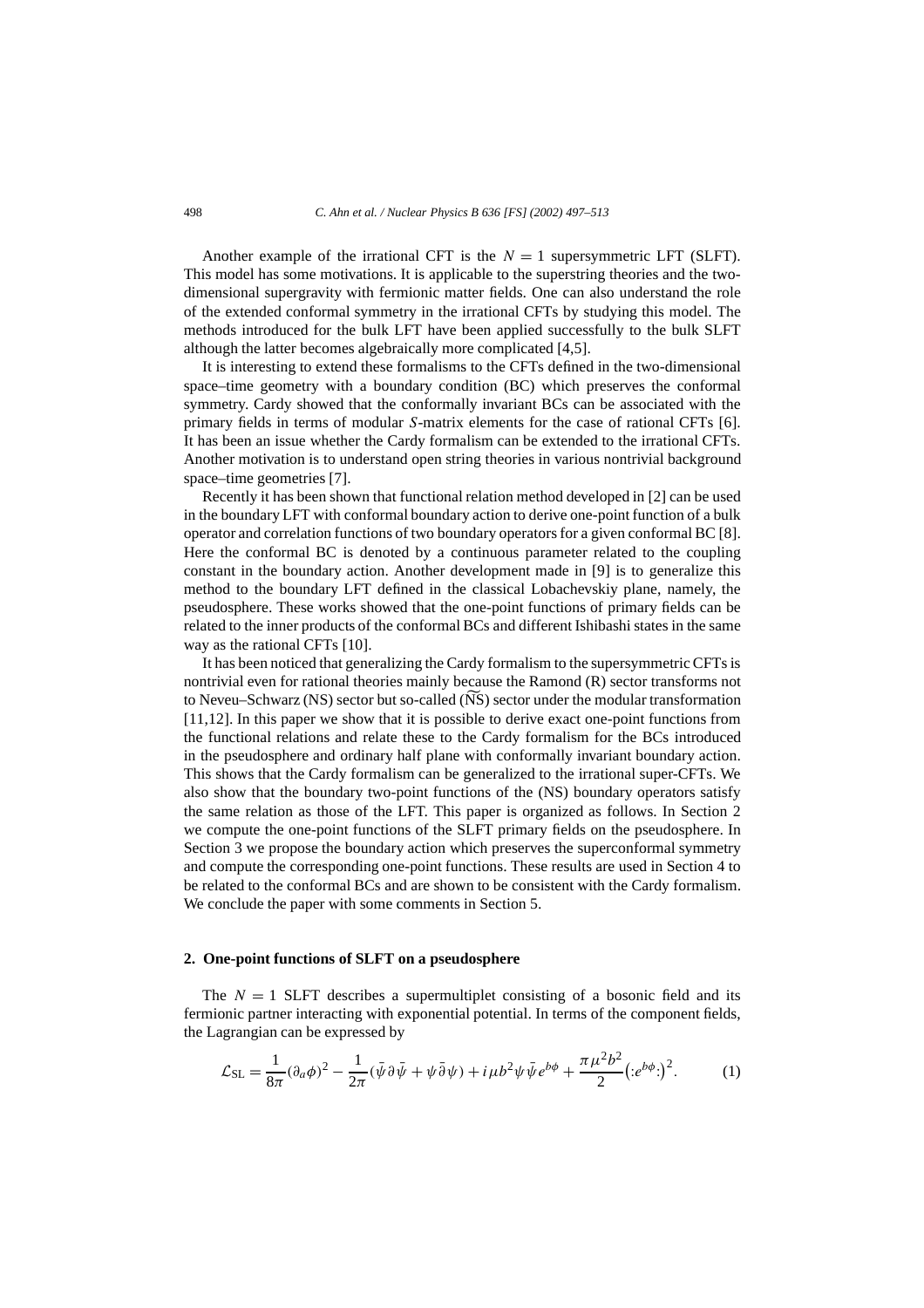The first interaction term in Eq. (1) containing  $exp(b\phi)$  has (holomorphic) conformal dimension 1*/*2. This is correct since the Majorana fermion field has dimension 1*/*2. The SLFT is a superconformal field theory. With the background charge *Q*

$$
Q = b + \frac{1}{b},\tag{2}
$$

the SLFT has the central charge

$$
Q = b + \frac{1}{b},
$$
  
(2)  
FT has the central charge  

$$
c_{\rm SL} = \frac{3}{2} (1 + 2Q^2).
$$
 (3)

The bulk (NS) and (R) primary fields of the SLFT are given by

$$
N_{\alpha}(z,\bar{z}) = e^{\alpha \phi}, \qquad R_{\alpha}(z,\bar{z}) = \sigma^{(\epsilon)}(z,\bar{z})e^{\alpha \phi}, \tag{4}
$$

where  $\sigma^{(\pm)}$  is the 'spin field' with dimension 1/16 with even Fermi number for (+) and odd for  $(-)$  and satisfying an operator product expansion (OPE)  $\sigma^{(+)}\sigma^{(-)} = \psi^2$ . The conformal dimensions become, respectively,

$$
\Delta_{\alpha}^{N} = \frac{1}{2}\alpha(Q - \alpha), \qquad \Delta_{\alpha}^{R} = \frac{1}{16} + \frac{1}{2}\alpha(Q - \alpha). \tag{5}
$$

From these, one can see that physical states can be denoted by a real parameter *P* defined by

$$
\alpha = \frac{Q}{2} + i P. \tag{6}
$$

In this section we are interested in the SLFT on a pseudosphere. This is a generalization of [9] where the LFT is studied in the geometry of the infinite constant negative curvature surface, the so-called Lobachevskiy plane, i.e., the pseudosphere. The equations of motion for the SLFT are given by where the LFT is studied in the geometry of the infinite constant negative curvature e, the so-called Lobachevskiy plane, i.e., the pseudosphere. The equations of motion  $\partial^2 \delta \phi = 4\pi^2 \mu b^2 (\mu e^{b\phi} - i \bar{\psi} \psi) e^{b\phi}$ , (7)

$$
\partial \bar{\partial} \phi = 4\pi^2 \mu b^2 (\mu e^{b\phi} - i \bar{\psi} \psi) e^{b\phi},\tag{7}
$$

$$
\partial \bar{\psi} = -i\mu e^{b\phi}\psi, \qquad \bar{\partial}\psi = i\mu e^{b\phi}\bar{\psi}.
$$
 (8)

We will assume that the fermion vanishes in the classical limit so that the background metric is determined by the bosonic field satisfying

$$
e^{\varphi(z)} = \frac{4R^2}{(1 - |z|^2)^2},\tag{9}
$$

where  $\varphi = 2b\phi$  and  $R^{-2} = 4\pi^2 \mu^2 b^3$ . The parameter *R* is interpreted as the radius of the pseudosphere in which the points at the circle  $|z| = 1$  are infinitely far away from any internal point. This circle can be interpreted as the "boundary" of the pseudosphere. In the same way as the LFT, we can now use the Poincaré model of the Lobachevskiy plane with complex coordinate *ξ* in the upper half-plane.

<sup>&</sup>lt;sup>2</sup> We will suppress the superindex  $(\epsilon)$  as much as we can since the correlation functions of our interest do not depend on it explicitly as we will show later.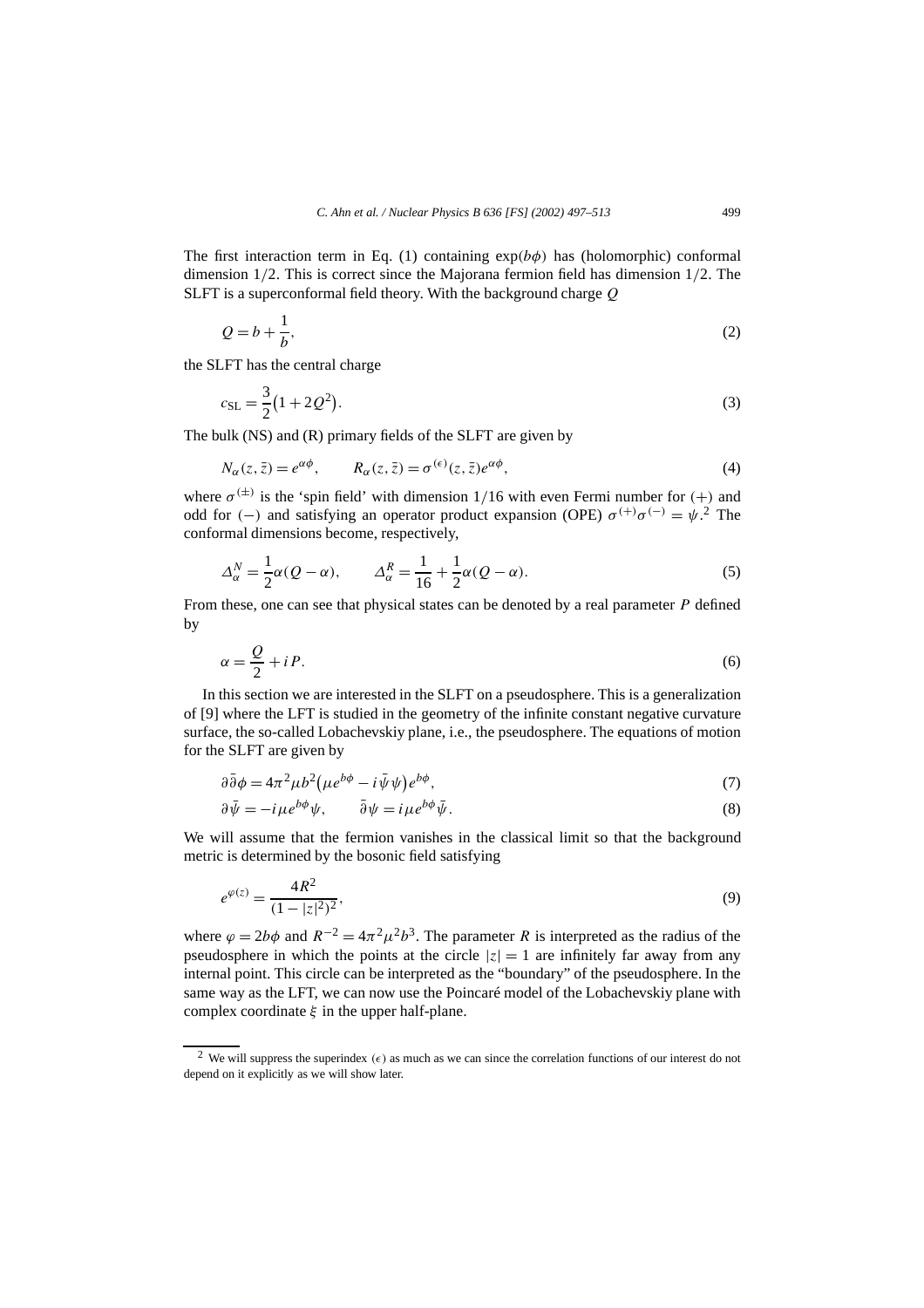We want to compute exact one-point functions of the (NS) and (R) bulk operators  $N_\alpha$ and  $R_\alpha$ . Due to the superconformal invariance, these one-point functions are given by

$$
\langle N_{\alpha}(\xi)\rangle = \frac{U^{N}(\alpha)}{|\xi - \bar{\xi}|^{2\Delta_{\alpha}^{N}}},\tag{10}
$$

$$
\langle R_{\alpha}(\xi)\rangle = \frac{U^{R}(\alpha)}{|\xi - \bar{\xi}|^{2\Delta_{\alpha}^{R}}}.\tag{11}
$$

We will simply refer to the coefficients  $U^N(\alpha)$  and  $U^R(\alpha)$  as bulk one-point functions. To derive the functional relations satisfied by these one-point functions, we should consider the bulk degenerate fields which are defined by some differential equations with certain orders [13].

The degenerate fields in the (NS) sector are given by

$$
N_{\alpha_{m,n}} = e^{\alpha_{m,n}\phi},
$$
  
\n
$$
\alpha_{m,n} = \frac{1}{2b}(1-m) + \frac{b}{2}(1-n), \text{ with } m-n = \text{even},
$$
\n(12)

and those in the (R) sector by

$$
R_{\alpha_{m,n}} = \sigma^{(\epsilon)} e^{\alpha_{m,n}\phi}, \quad \text{with } m - n = \text{odd.}
$$
 (13)

One of the essential features of these fields is that the operator product expansion (OPE) of a degenerate field with any primary field is given by a linear combination of only finite number of primary fields and their decendents. The simplest degenerate fields are *N*−*<sup>b</sup>* for the (NS) sector and *R*−*b/*<sup>2</sup> for the (R) sector. In particular, *R*−*b/*<sup>2</sup> satisfies egenerate field with any primary field is given by a linear combination of only finite<br>er of primary fields and their decendents. The simplest degenerate fields are  $N_{-b}$  for<br>(S) sector and  $R_{-b/2}$  for the (R) sector.

$$
\left[\frac{1}{b^2}\partial + G_{-1}G_0\right]R_{-b/2} = 0,\tag{14}
$$

where *G* is the fermionic part of the supercurrent. Similar equation holds for the antiholomorphic part.

The OPE of *R*−*b/*<sup>2</sup> with a (NS) primary field is given by

$$
N_{\alpha}R_{-b/2} = C_{+}^{(N)}(\alpha)[R_{\alpha - b/2}] + C_{-}^{(N)}(\alpha)[R_{\alpha + b/2}],
$$
\n(15)

where [...] stands for entire family of conformal decendents corresponding to a primary field. The structure constants can be computed using Coulomb gas integrals. One can set  $C^{(N)}_+ = 1$  since no screening insertion is needed. The other structure constant  $C^{(N)}_-$  needs just one insertion of the SLFT interaction and can be obtained by -

$$
C_{-}^{(N)}(\alpha) = -i\mu b^{2} \int d^{2}\xi \left\langle N_{\alpha}(0)R_{-b/2}(1)\psi(\xi)\bar{\psi}(\bar{\xi})e^{b\phi(\xi,\bar{\xi})}R_{Q-\alpha-b/2}(\infty)\right\rangle
$$
  

$$
= \mu b^{2} \int d^{2}\xi |\xi|^{-2\alpha b}|1-\xi|^{b^{2}-1} = \frac{\pi \mu b^{2} \gamma (\alpha b - \frac{b^{2}}{2} - \frac{1}{2})}{\gamma(\frac{1-b^{2}}{2})\gamma(\alpha b)} \qquad (16)
$$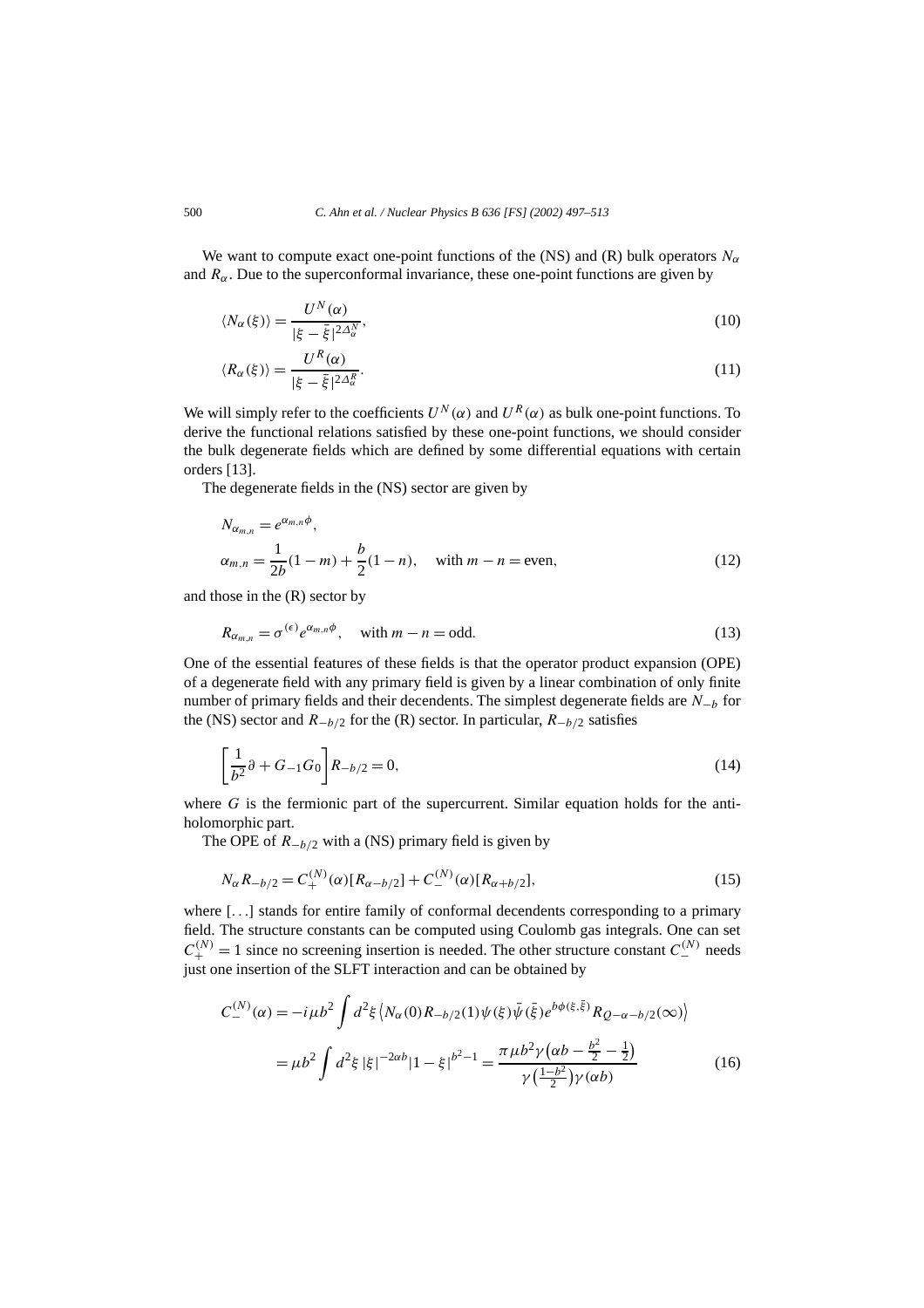with  $\gamma(x) = \Gamma(x)/\Gamma(1-x)$ . Here, we used the following correlation functions of the spin fields  $\gamma(x) = \Gamma(x)/\Gamma(1-x)$ . Here, we used the following correlation functions of the spin<br>  $\langle \sigma(\xi_1, \bar{\xi}_1) \sigma(\xi_2, \bar{\xi}_2) \rangle = \frac{1}{15 - 1144}$ , (17)

$$
\langle \sigma(\xi_1, \bar{\xi}_1) \sigma(\xi_2, \bar{\xi}_2) \rangle = \frac{1}{|\xi_{12}|^{1/4}},
$$
\n
$$
\langle \sigma(\xi_1, \bar{\xi}_1) \sigma(\xi_2, \bar{\xi}_2) \psi(\xi_3) \bar{\psi}(\bar{\xi}_3) \rangle = \frac{i}{\sqrt{1 - \frac{1}{2} \cdot \left(\frac{1}{2} \cdot \frac{1}{2} \cdot \frac{1}{2} \cdot \frac{1}{2} \cdot \frac{1}{2} \cdot \frac{1}{2} \cdot \frac{1}{2} \cdot \frac{1}{2} \cdot \frac{1}{2} \cdot \frac{1}{2} \cdot \frac{1}{2} \cdot \frac{1}{2} \cdot \frac{1}{2} \cdot \frac{1}{2} \cdot \frac{1}{2} \cdot \frac{1}{2} \cdot \frac{1}{2} \cdot \frac{1}{2} \cdot \frac{1}{2} \cdot \frac{1}{2} \cdot \frac{1}{2} \cdot \frac{1}{2} \cdot \frac{1}{2} \cdot \frac{1}{2} \cdot \frac{1}{2} \cdot \frac{1}{2} \cdot \frac{1}{2} \cdot \frac{1}{2} \cdot \frac{1}{2} \cdot \frac{1}{2} \cdot \frac{1}{2} \cdot \frac{1}{2} \cdot \frac{1}{2} \cdot \frac{1}{2} \cdot \frac{1}{2} \cdot \frac{1}{2} \cdot \frac{1}{2} \cdot \frac{1}{2} \cdot \frac{1}{2} \cdot \frac{1}{2} \cdot \frac{1}{2} \cdot \frac{1}{2} \cdot \frac{1}{2} \cdot \frac{1}{2} \cdot \frac{1}{2} \cdot \frac{1}{2} \cdot \frac{1}{2} \cdot \frac{1}{2} \cdot \frac{1}{2} \cdot \frac{1}{2} \cdot \frac{1}{2} \cdot \frac{1}{2} \cdot \frac{1}{2} \cdot \frac{1}{2} \cdot \frac{1}{2} \cdot \frac{1}{2} \cdot \frac{1}{2} \cdot \frac{1}{2} \cdot \frac{1}{2} \cdot \frac{1}{2} \cdot \frac{1}{2} \cdot \frac{1}{2} \cdot \frac{1}{2} \cdot \frac{1}{2} \cdot \frac{1}{2} \cdot \frac{1}{2} \cdot \frac{1}{2} \cdot \frac{1}{2} \cdot \frac{1}{2} \cdot \frac{1}{2} \cdot
$$

$$
\langle \sigma(\xi_1, \bar{\xi}_1) \sigma(\xi_2, \bar{\xi}_2) \psi(\xi_3) \bar{\psi}(\bar{\xi}_3) \rangle = \frac{i}{|\xi_{12}|^{-3/4} |\xi_{13}| |\xi_{23}|}. \tag{18}
$$

Similarly, the OPE with the (R) primary field is

$$
R_{\alpha}R_{-b/2} = C_{+}^{(R)}(\alpha)[N_{\alpha - b/2}] + C_{-}^{(R)}(\alpha)[N_{\alpha + b/2}],
$$
\n(19)

where  $C_{+}^{(R)} = 1$  as before and  $C_{-}^{(R)}$  is given by a screening integral

$$
C_{-}^{(R)}(\alpha) = -i\mu b^{2} \int d^{2}\xi \left\langle R_{\alpha}(0)R_{-b/2}(1)\psi(\xi)\bar{\psi}(\bar{\xi})e^{b\phi(\xi,\bar{\xi})}N_{Q-\alpha-b/2}(\infty)\right\rangle
$$
  

$$
= \mu b^{2} \int d^{2}\xi |\xi|^{-2\alpha b-1} |1-\xi|^{b^{2}-1} = \frac{\pi \mu b^{2} \gamma (\alpha b - \frac{b^{2}}{2})}{\gamma(\frac{1-b^{2}}{2})\gamma(\alpha b + \frac{1}{2})}.
$$
 (20)

Now we consider the bulk two-point functions of the degenerate field *R*−*b/*<sup>2</sup> and a (NS) field  $N_\alpha$ , *f* the bulk two-point for  $\mathbf{f}$ <br>  $\mathbf{f} = \langle N_{\alpha}(\xi') R_{-b/2}(\xi) \rangle$ 

$$
G_{\alpha,-b/2}^N(\xi,\xi') = \langle N_{\alpha}(\xi')R_{-b/2}(\xi) \rangle.
$$
\n(21)

It is straightforward from Eq. (15) to show that the two-point function satisfy

$$
G_{\alpha,-b/2}^{N}(\xi,\xi') = C_{+}^{(N)}(\alpha)U^{R}\left(\alpha - \frac{b}{2}\right) \mathcal{G}_{+}(\xi,\xi') + C_{-}^{(N)}(\alpha)U^{R}\left(\alpha + \frac{b}{2}\right) \mathcal{G}_{-}(\xi,\xi'),
$$
\n(22)

where  $G_{\pm}(\xi, \xi')$  are expressed in terms of the special conformal blocks

$$
\mathcal{G}_{\pm}(\xi, \xi') = \frac{|\xi' - \bar{\xi}'|^{2\Delta_{\alpha}^N - 2\Delta_{-\bar{\beta}/2}^R}}{|\xi - \bar{\xi}'|^{4\Delta_{\alpha}^N}} \mathcal{F}_{\pm}(\eta)
$$
\n(23)

with

$$
\eta = \frac{(\xi - \xi')(\bar{\xi} - \bar{\xi}')}{(\xi - \bar{\xi}')(\bar{\xi} - \xi')}.
$$
\n(24)

Here, the conformal blocks are given by the hypergeometric functions -

$$
\mathcal{F}_{+}^{N}(\eta) = \eta^{\frac{ab}{2}} (1 - \eta)^{-\frac{b^2}{4} + \frac{3}{8}} F\left(\alpha b - b^2, \frac{1}{2} - \frac{b^2}{2}; \alpha b - \frac{b^2}{2} + \frac{1}{2}; \eta\right),\tag{25}
$$

$$
\mathcal{F}^{N}_{-}(\eta) = \eta^{\frac{1}{2} + \frac{b^2}{2} - \frac{\alpha b}{2}} (1 - \eta)^{-\frac{b^2}{4} + \frac{3}{8}} F\left(\frac{1}{2} - \frac{b^2}{2}, 1 - \alpha b; -\alpha b + \frac{b^2}{2} + \frac{3}{2}; \eta\right). \tag{26}
$$

as follows:

In the cross channel, an equivalent expression for the two-point function can be obtained  
as follows:  

$$
G_{\alpha,-b/2}^{N} = \frac{|\xi' - \bar{\xi}'|^{2\Delta_{\alpha}^{N} - 2\Delta_{-b/2}^{R}}}{|\xi - \bar{\xi}'|^{4\Delta_{\alpha}^{N}}} \Big[B_{+}^{(N)}(\alpha)\widetilde{\mathcal{F}}_{+}(\eta) + B_{-}^{(N)}(\alpha)\widetilde{\mathcal{F}}_{-}(\eta)\Big]
$$
(27)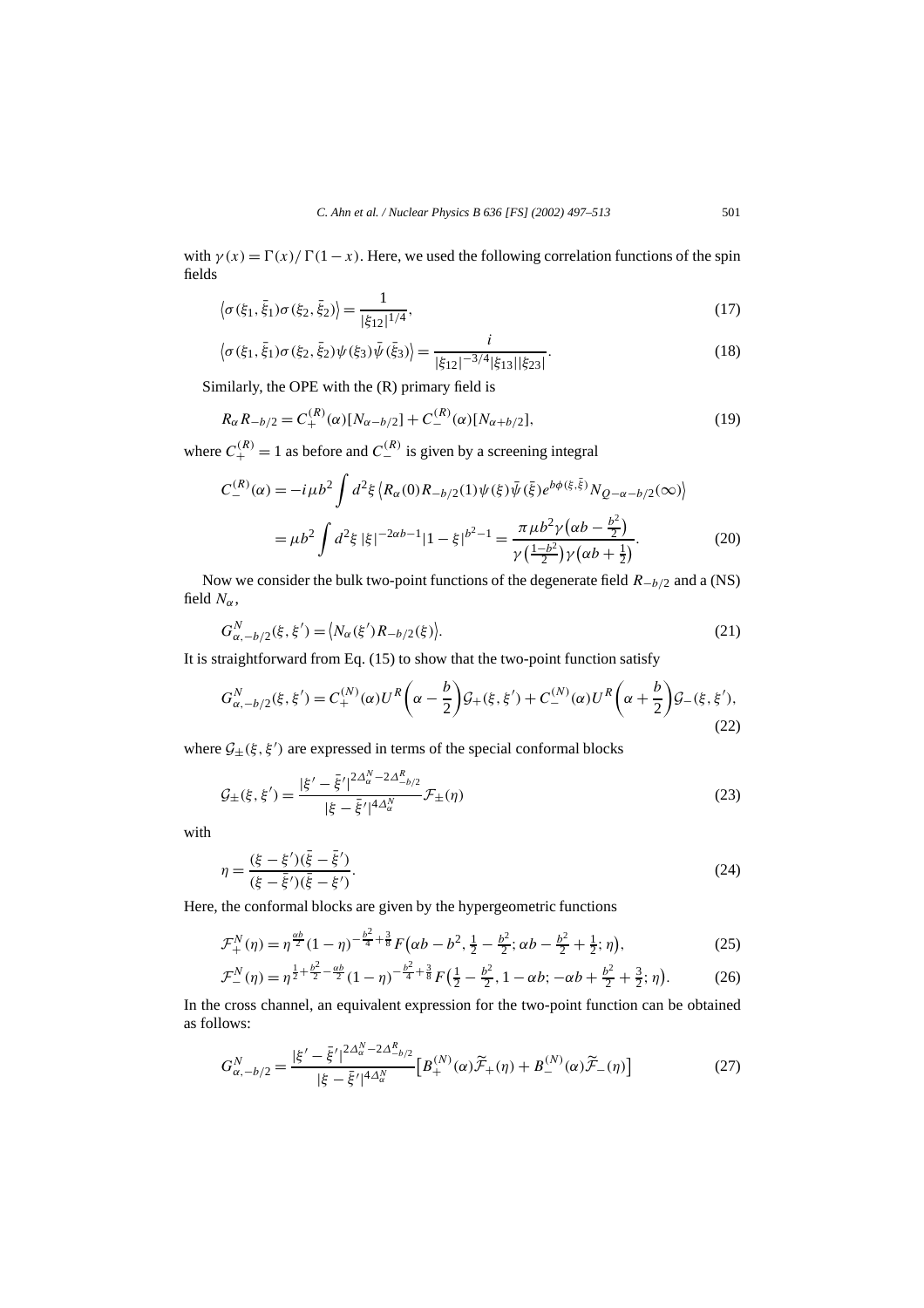with

$$
\widetilde{\mathcal{F}}_{+}(\eta) = \eta^{\frac{\alpha b}{2}} (1 - \eta)^{-\frac{b^2}{4} + \frac{3}{8}} F\left(\alpha b - b^2, \frac{1}{2} - \frac{b^2}{2}; 1 - b^2; 1 - \eta\right),\tag{28}
$$

$$
\widetilde{\mathcal{F}}_{-}(\eta) = \eta^{\frac{\alpha b}{2}} (1 - \eta)^{\frac{3b^2}{4} + \frac{3}{8}} F\left(\frac{1}{2} + \frac{b^2}{2}, \alpha b; 1 + b^2; 1 - \eta\right). \tag{29}
$$

The boundary structure constants 
$$
B_{\pm}^{(N)}
$$
 can be determined from the monodromy relations  
\n
$$
\mathcal{F}_{+}(\eta) = \frac{\Gamma(\alpha b - \frac{b^2}{2} + \frac{1}{2})\Gamma(b^2)}{\Gamma(\frac{b^2}{2} + \frac{1}{2})\Gamma(\alpha b)}\widetilde{\mathcal{F}}_{+}(\eta) + \frac{\Gamma(\alpha b - \frac{b^2}{2} + \frac{1}{2})\Gamma(-b^2)}{\Gamma(\alpha b - b^2)\Gamma(\frac{1}{2} - \frac{b^2}{2})}\widetilde{\mathcal{F}}_{-}(\eta), \qquad (30)
$$

$$
\mathcal{F}_{+}(\eta) = \frac{\Gamma(\frac{b^{2}}{2} + \frac{1}{2})\Gamma(\alpha b)}{\Gamma(\frac{b^{2}}{2} + \frac{1}{2})\Gamma(\alpha b)} \mathcal{F}_{+}(\eta) + \frac{\Gamma(\alpha b - b^{2})\Gamma(\frac{1}{2} - \frac{b^{2}}{2})}{\Gamma(\alpha b - b^{2})\Gamma(\frac{1}{2} - \frac{b^{2}}{2})} \mathcal{F}_{-}(\eta), \qquad (30)
$$
  

$$
\mathcal{F}_{-}(\eta) = \frac{\Gamma(-\alpha b + \frac{b^{2}}{2} + \frac{3}{2})\Gamma(b^{2})}{\Gamma(\frac{b^{2}}{2} + \frac{1}{2})\Gamma(1 + b^{2} - \alpha b)} \mathcal{F}_{+}(\eta) + \frac{\Gamma(-\alpha b + \frac{b^{2}}{2} + \frac{3}{2})\Gamma(-b^{2})}{\Gamma(1 - \alpha b)\Gamma(\frac{1}{2} - \frac{b^{2}}{2})} \mathcal{F}_{-}(\eta).
$$
 (31)

The conformal block  $\widetilde{\mathcal{F}}_{-}$  corresponds to the identity boundary operator with dimension 0 appearing in the boundary as the bulk operator  $R$ <sup>*-b*/2</sup> approaches the boundary with  $\eta \rightarrow 1$ . Another boundary operator  $n_{-b}$  appearing as  $R_{-b/2}$  approaches the boundary generates the  $\mathcal{F}_+$  block. As mentioned above, the geodesic distance to the boundary on the pseudosphere is infinite. Therefore, the two-point function in the LHS of (15) can be factorized into a product of two one-point functions and satisfies

$$
B_{-}^{(N)}(\alpha) = U^{N}(\alpha)U^{R}(-b/2).
$$
\n(32)

Combining all these and using (27), we obtain the following nonlinear functional equation *u*<sub>*C*</sub> *(α)U*<br>these and us<br>mit:<br> $U^N(\alpha)U^R$  (  $\overline{\phantom{a}}$ Dhowing hominear functiona

Combining all these and using (27), we obtain the following nonlinear functional equation  
\nin the 
$$
\eta \to 1
$$
 limit:  
\n
$$
\frac{\Gamma(\frac{1-b^2}{2})U^N(\alpha)U^R(-\frac{b}{2})}{\Gamma(-b^2)\Gamma(\alpha b - \frac{b^2}{2} + \frac{1}{2})} = \frac{U^R(\alpha - \frac{b}{2})}{\Gamma(\alpha b - b^2)} + \frac{\pi \mu b^2 U^R(\alpha + \frac{b}{2})}{\gamma(\frac{1-b^2}{2})\Gamma(\alpha b)(\alpha b - \frac{b^2}{2} - \frac{1}{2})}.
$$
\n(33)  
\nAnalysis of the other two-point function  
\n
$$
G_{\alpha, -b/2}^R(\xi, \xi') = \langle R_{\alpha}(\xi)R_{-b/2}(\xi') \rangle
$$

Analysis of the other two-point function

$$
G_{\alpha,-b/2}^{R}(\xi,\xi') = \langle R_{\alpha}(\xi)R_{-b/2}(\xi') \rangle
$$
\n(34)  
along the same line and leads to the second functional equation  

$$
\Gamma\left(\frac{1-b^2}{2}\right)U^R(\alpha)U^R\left(-\frac{b}{2}\right) \qquad U^N(\alpha-\frac{b}{2}) \qquad \pi \mu b^2 U^N(\alpha+\frac{b}{2})
$$

goes along the same line and leads to the second functional equation

$$
G_{\alpha,-b/2}^{R}(\xi,\xi') = \langle R_{\alpha}(\xi)R_{-b/2}(\xi') \rangle
$$
\n(34)  
\nlong the same line and leads to the second functional equation  
\n
$$
\frac{\Gamma(\frac{1-b^2}{2})U^R(\alpha)U^R(-\frac{b}{2})}{\Gamma(-b^2)\Gamma(\alpha b - \frac{b^2}{2})} = \frac{U^N(\alpha - \frac{b}{2})}{\Gamma(\alpha b - b^2 - \frac{1}{2})} + \frac{\pi\mu b^2 U^N(\alpha + \frac{b}{2})}{\gamma(\frac{1-b^2}{2})\Gamma(\alpha b + \frac{1}{2})}.
$$

Here, we used the following (R)-sector conformal blocks [14]

$$
\mathcal{F}_{+}^{R}(\eta) = \eta^{\frac{\alpha b}{2} + \frac{1}{8}} (1 - \eta)^{-\frac{b^{2}}{4} + \frac{3}{8}} \left( 1 + \sqrt{1 - \frac{1}{\eta}} \right)^{1/2}
$$

$$
\times F(\alpha b - b^{2} - \frac{1}{2}, \frac{1 - b^{2}}{2}; \alpha b - \frac{b^{2}}{2}; \eta),
$$

$$
\mathcal{F}_{-}^{R}(\eta) = \eta^{\frac{b^{2}}{2} - \frac{\alpha b}{2} + \frac{5}{8}} (1 - \eta)^{-\frac{b^{2}}{4} - \frac{1}{8}} \left( 1 - \sqrt{1 - \frac{1}{\eta}} \right)^{1/2}
$$

$$
\times F(\frac{-1 - b^{2}}{2}, \frac{1}{2} - \alpha b; -\alpha b + \frac{b^{2}}{2} + 1; \eta).
$$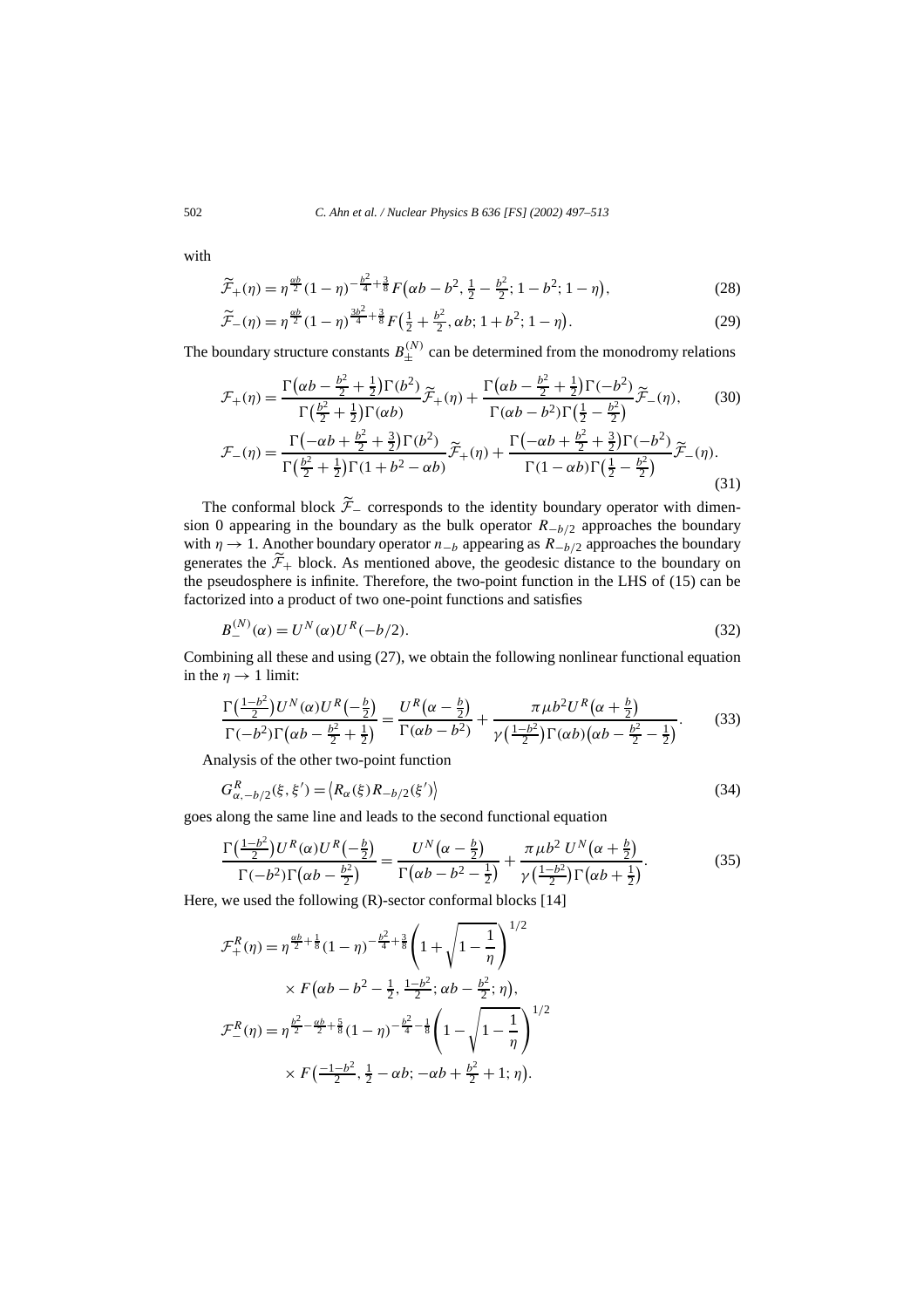It is worth mentioning on the superindices  $(\epsilon)$  we have omitted in the correlation function (34). When one (R) field has  $\epsilon = +$  and the other  $\epsilon = -$ , the two-point function becomes proportional to  $\langle \sigma^{(+)} \sigma^{(-)} \rangle$  or  $\langle \psi \rangle$ . And the fermion one-point function should vanish due to the Lorentz invariance. If both (R) fields have the same index, either  $\epsilon = +$ or −, the previous derivation holds as it is and the same functional relations are obtained.

The SLFT satisfies the duality  $b \rightarrow 1/b$ . This property requires considering another degenerate  $(R)$  operator  $R_{-1/2b}$  which generates two more functional equations in addition degenerate (**K**) operator  $K=1/2b$  which generates two more functional equations in addition<br>to Eqs. (33) and (35). These additional equations can be obtained by just replacing the<br>coupling constant b with  $1/b$  and the pa coupling constant *b* with  $1/b$  and the parameter  $\mu$  by the "dual"  $\tilde{\mu}$  satisfying

$$
\pi \tilde{\mu}\gamma \left(\frac{Q}{2b}\right) = \left[\pi \mu \gamma \left(\frac{bQ}{2}\right)\right]^{1/b^2}.
$$
\n(36)

Therefore, the one-point functions  $U^N(\alpha)$  and  $U^R(\alpha)$  should satisfy four nonlinear functional equations. functions  $U^N(\alpha)$  and  $U^N(\alpha)$  should satisfy<br>itions to these overdetermined nonlinear equations<br> $sin(\frac{\pi bQ}{2})sin[m\pi(\frac{Q}{2b} - \frac{\alpha}{b})]sin[n\pi(\frac{bQ}{2} - b\alpha)]$ 

We have found the solutions to these overdetermined nonlinear equations as follows:

fore, the one-point functions 
$$
U^N(\alpha)
$$
 and  $U^N(\alpha)$  should satisfy four nonlinear  
onal equations.  
\n: have found the solutions to these overdetermined nonlinear equations as follows:  
\n
$$
U_{mn}^N(\alpha) = \frac{\sin(\frac{\pi Q}{2b})\sin(\frac{\pi bQ}{2})\sin[m\pi(\frac{Q}{2b} - \frac{\alpha}{b})]\sin[n\pi(\frac{bQ}{2} - b\alpha)]}{\sin(\frac{m\pi Q}{2b})\sin(\frac{n\pi bQ}{2})\sin[\pi(\frac{Q}{2b} - \frac{\alpha}{b})]\sin[\pi(\frac{bQ}{2} - b\alpha)]}U_{11}^N(\alpha),
$$
\n(37)  
\n
$$
U_{mn}^R(\alpha) = \frac{\sin(\frac{\pi Q}{2b})\sin(\frac{\pi bQ}{2})\sin[m\pi(\frac{Q}{2b} - \frac{\alpha}{b} + \frac{1}{2})]\sin[n\pi(\frac{bQ}{2} - b\alpha + \frac{1}{2})]}{\sin(m\pi(\frac{2b}{2b})(\frac{\pi a}{b})(\frac{\pi bQ}{2})\sin(\frac{n\pi bQ}{2})\cos[-(\frac{Q}{2} - \frac{\alpha}{b})(\frac{\pi aQ}{2b})(\frac{bQ}{2b})(\frac{bQ}{2b})(\frac{bQ}{2b})(\frac{bQ}{2b})(\frac{bQ}{2b})(\frac{bQ}{2b})(\frac{bQ}{2b})(\frac{bQ}{2b})(\frac{bQ}{2b})(\frac{bQ}{2b})(\frac{bQ}{2b})(\frac{bQ}{2b})(\frac{bQ}{2b})(\frac{bQ}{2b})(\frac{bQ}{2b})(\frac{bQ}{2b})(\frac{bQ}{2b})(\frac{bQ}{2b})(\frac{bQ}{2b})(\frac{bQ}{2b})(\frac{bQ}{2b})(\frac{bQ}{2b})(\frac{bQ}{2b})(\frac{bQ}{2b})(\frac{bQ}{2b})(\frac{bQ}{2b})(\frac{bQ}{2b})(\frac{bQ}{2b})(\frac{bQ}{2b})(\frac{bQ}{2b})(\frac{bQ}{2b})(\frac{bQ}{2b})(\frac{bQ}{2b})(\frac{bQ}{2b})(\frac{bQ}{2b})(\frac{bQ}{2b})(\frac{bQ}{2b})(\frac{bQ}{2b})(\frac{bQ}{2b})(\frac{bQ}{2b})(\frac{bQ}{2b})(\frac{bQ}{2b
$$

$$
U_{mn}^{N}(\alpha) = \frac{\sin(\frac{2b}{2b})\sin(\frac{n\pi bQ}{2})\sin[n\pi(\frac{Q}{2b}-\frac{\alpha}{b})]\sin[n\pi(\frac{Q}{2}-\alpha)]}{\sin(\frac{\pi bQ}{2b})\sin[\pi(\frac{Q}{2b}-\frac{\alpha}{b})]\sin[\pi(\frac{bQ}{2}-b\alpha)]}U_{11}^{N}(\alpha), \qquad (37)
$$

$$
U_{mn}^{R}(\alpha) = \frac{\sin(\frac{\pi Q}{2b})\sin(\frac{\pi bQ}{2})\sin[m\pi(\frac{Q}{2b}-\frac{\alpha}{b}+\frac{1}{2})]\sin[n\pi(\frac{bQ}{2}-b\alpha+\frac{1}{2})]}{\sin(\frac{m\pi Q}{2b})\sin(\frac{n\pi bQ}{2})\cos[\pi(\frac{Q}{2b}-\frac{\alpha}{b})]\cos[\pi(\frac{bQ}{2}-b\alpha)]}U_{11}^{R}(\alpha), \qquad (38)
$$

where the 'basic' solutions are given by -

(38)  
\nthe 'basic' solutions are given by  
\n
$$
U_{11}^{N}(\alpha) = \left[\pi \mu \gamma \left(\frac{bQ}{2}\right)\right]^{-\alpha/b} \frac{\Gamma\left(\frac{bQ}{2}\right) \Gamma\left(\frac{Q}{2b}\right) \frac{Q}{2}}{\Gamma\left(-\alpha b + \frac{bQ}{2}\right) \Gamma\left(-\frac{\alpha}{b} + \frac{Q}{2b}\right) \left(\frac{Q}{2} - \alpha\right)},
$$
\n
$$
U_{11}^{R}(\alpha) = \left[\pi \mu \gamma \left(\frac{bQ}{2}\right)\right]^{-\alpha/b} \frac{\Gamma\left(\frac{bQ}{2}\right) \Gamma\left(\frac{Q}{2b}\right) \frac{Q}{2}}{\Gamma\left(-\frac{\alpha}{b} + \frac{Q}{2b}\right) \Gamma\left(\frac{Q}{2b}\right) \frac{Q}{2}}.
$$
\n(40)

$$
U_{11}^{R}(\alpha) = \left[\pi \mu \gamma \left(\frac{bQ}{2}\right)\right]^{-\alpha/b} \frac{\Gamma\left(\frac{bQ}{2}\right) \Gamma\left(\frac{Q}{2b}\right) \frac{Q}{2}}{\Gamma\left(-\alpha b + \frac{bQ}{2} + \frac{1}{2}\right) \Gamma\left(-\frac{\alpha}{b} + \frac{Q}{2b} + \frac{1}{2}\right)}.
$$
(40)

This is our main result in this section. There are infinite number of possible solutions which are parametrized by two integers  $(m, n)$ . For these to be solutions, we find that the two integers should satisfy  $m - n =$  even. The basic solutions, Eqs. (39) and (40), can be interpreted as the one-point functions of the bulk operators  $N_\alpha$  and  $R_\alpha$  corresponding to the vacuum BC, the BC corresponding to the bulk vacuum operator  $N_0$ . Then, the general solutions, Eqs. (37) and (38), can be identified with the one-point functions with the conformal BC  $(m, n)$  classified by Cardy [6]. We will discuss more about this issue in Section 4. Since  $m - n =$  even, the one-point functions we obtained correspond to the (NS)type BCs only. This seems consistent with the fact that only the (NS) boundary operators arise when the (NS) or (R) bulk degenerate operators approach the boundary corresponding to the vacuum BC.

We also note that Eqs. (37) and (38) satisfy so-called bulk "reflection relations":

$$
U_{m,n}^{N}(\alpha) = D^{(N)}(\alpha)U_{m,n}^{N}(Q - \alpha), \qquad U_{m,n}^{R}(\alpha) = D^{(R)}(\alpha)U_{m,n}^{R}(Q - \alpha), \tag{41}
$$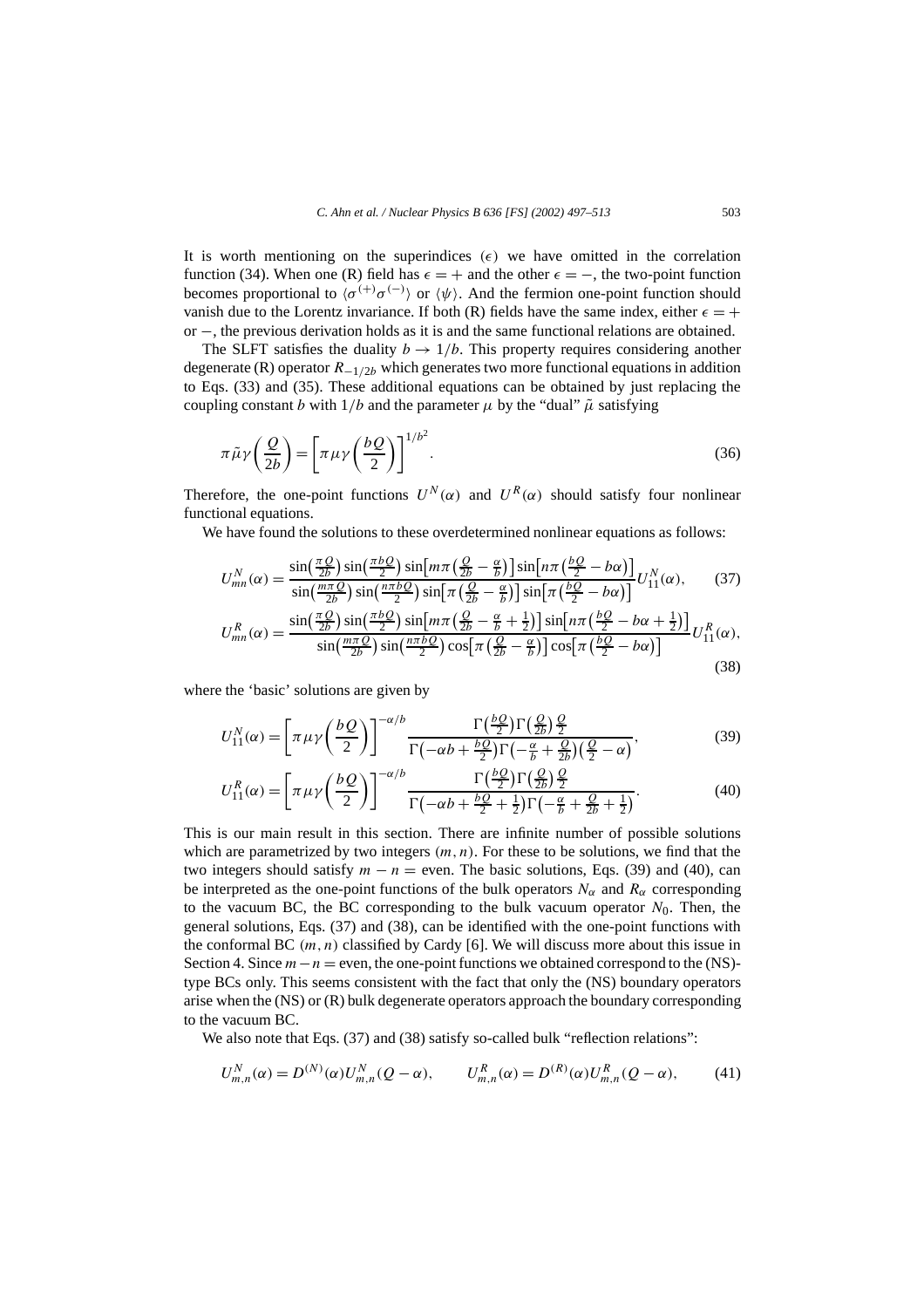where  $D^{(N)}(\alpha)$  and  $D^{(R)}(\alpha)$  are the (NS) and the (R) reflection amplitudes derived in [4,5]. One can also notice that new functions defined by

$$
\widetilde{U}_{m,n}^N = U_{m,n}^N, \qquad \widetilde{U}_{m,n}^R = -U_{m,n}^R,\tag{42}
$$

become again solutions to the above nonlinear equations. We will discuss the meaning of the solutions from the viewpoint of the generalized Cardy formalism later.

Finally, we consider a special case where  $\alpha = 0$ . From Eq. (37), one can notice that one-point function of the identity operator is normalized in such a way that  $U^N(0) = 1$ . Then, one-point function of the spin field with  $(m, n)$  BC is given by Eq. (38) ally, we consider a special case where  $\alpha = 0$ . From Eq. (37), one can notice that<br>oint function of the identity operator is normalized in such a way that  $U^N(0) = 1$ .<br>one-point function of the spin field with  $(m, n)$  BC i

$$
\left\langle \sigma^{(\pm)} \right\rangle_{(m,n)} = U_{mn}^R(0). \tag{43}
$$

### **3. Bulk one-point function with boundary**

In this section, we define the SLFT on half plane, where superconformally-invariant boundary action is imposed. We choose the following boundary action at  $y = 0$ 

$$
\mathcal{L}_B = \frac{\mu_B}{2} e^{b\phi/2} a(\psi - i\gamma \bar{\psi})(x) + \frac{1}{2} a \partial_y a \tag{44}
$$

with  $\gamma = \pm 1$  and the fermionic zero-mode *a* satisfying [15]

$$
\sigma^{(\pm)} = a\sigma^{(\mp)} \quad \text{and} \quad a^2 = 1. \tag{45}
$$

This action includes additional boundary parameter  $\mu_B$  which generates continuous family of the BCs. The boundary equations of motion are given by

$$
\frac{1}{2\pi}\partial_y\phi = -\frac{1}{2}b\mu_B a(\psi - \gamma\bar{\psi})e^{b\phi/2},\tag{46}
$$

$$
\frac{i}{2\pi}\psi = \mu_B e^{b\phi/2} a, \qquad \frac{i}{2\pi}\bar{\psi} = i\gamma\mu_B e^{b\phi/2} a,\tag{47}
$$

which lead to

$$
(\psi + i\gamma\psi) = 0.\tag{48}
$$

Notice that Eq. (48) is the well-known fermion BC imposed by Cardy. Plugging these constraints back into the action, one can simplify the boundary action

$$
\mathcal{L}_B = \mu_B e^{b\phi/2} a\psi + \frac{1}{2} a\dot{a}.\tag{49}
$$

While this action is different from that preserving boundary integrability such as considered in [16], a similar action has been considered for the supersymmetric sine-Gordon model in [17]. Main difference is that our action is preserving not only integrability but also superconformal symmetry. Indeed, the boundary action is nothing but the screening operator which guarantees the symmetry.

One can see that physical quantities should contain only even powers of  $\mu_B$  because of the fermionic zero-mode. While the bulk properties of the boundary SLFT should be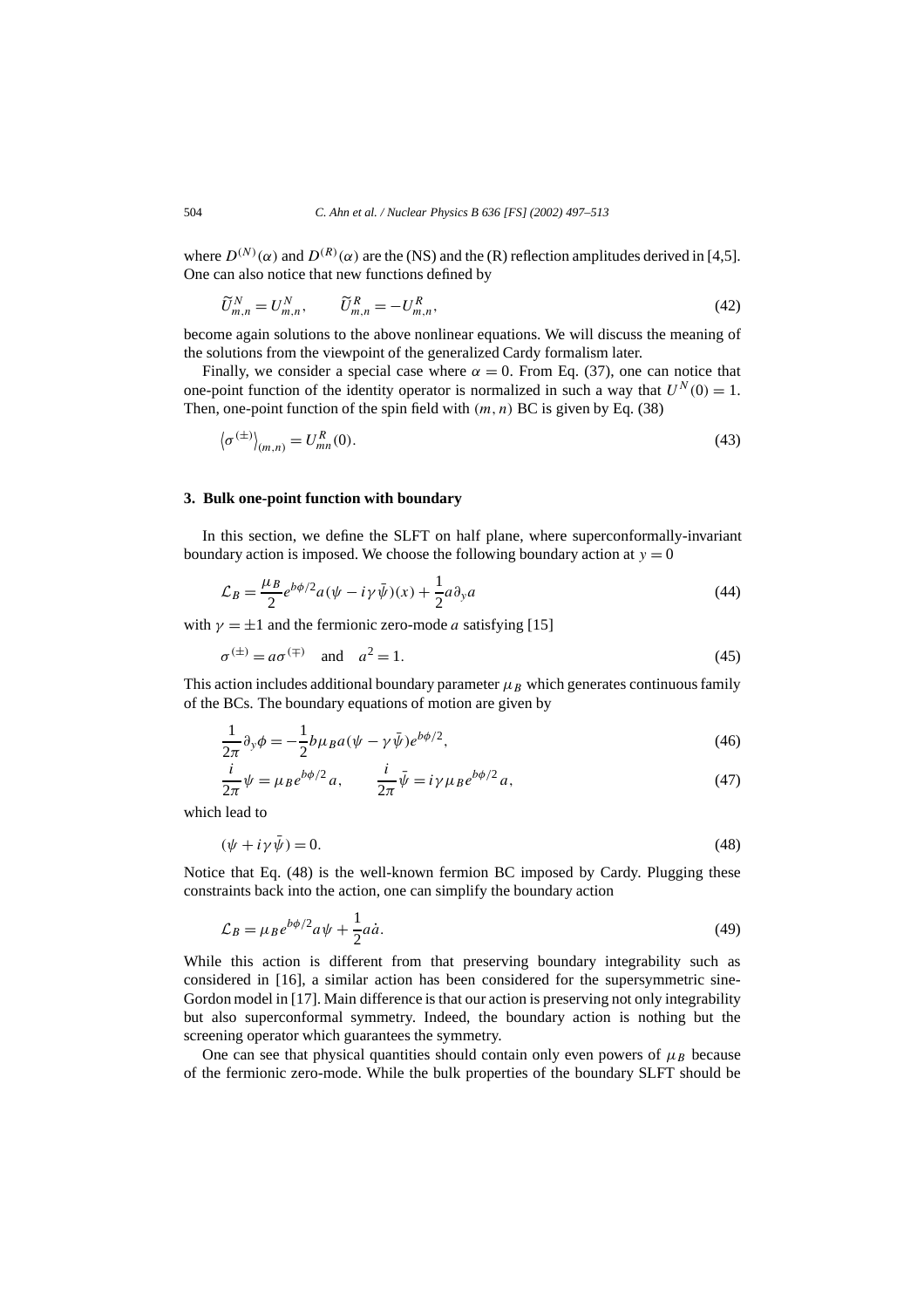identical, we should define the boundary operators. As in the bulk, there are two sectors, the (NS) and (R) boundary operators

$$
n_{\beta} = e^{\beta \phi/2}(x), \qquad r_{\beta} = \sigma^{(\epsilon)} e^{\beta \phi/2}(x). \tag{50}
$$

The procedure to derive the functional equations satisfied by the bulk one-point functions are identical to that in Section 2. Major difference arises when the bulk degenerate operator  $R$ <sup>−</sup>*b*/2 approaches the boundary as  $z \rightarrow \overline{z}$ . The LHS of Eq. (22) can be evaluated by the boundary OPE which generates the boundary operator *n*<sup>0</sup> and *n*−*b*. We choose the identity operator  $n_0$ , or the boundary vacuum state, since we are interested in the bulk one-point function. The fusion of the degenerate field *R*−*b/*<sup>2</sup> can be computed by a first-order perturbation from the boundary action: or u<br>fusi<br>e bo<br>*dx*  $\langle$ 

-order perturbation from the boundary action:  
\n
$$
\mathcal{R}^{(\epsilon)}(-b/2, Q) = -\mu_B \int dx \left\langle R_{-b/2}^{(\epsilon)}(i/2) a \psi(x) e^{b\phi/2}(x) e^{Q\phi/2}(\infty) \right\rangle
$$
\n
$$
= \mu_B \int dx \left| x - i/2 \right|^{b^2 - 1} = 2\pi \mu_B \frac{\Gamma(-b^2)}{\Gamma(\frac{1 - b^2}{2})^2}.
$$
\n(51)

Here, we used the formula

$$
-\mu_{B} \int dx \, |\dot{x} - i/2| = -2\pi \mu_{B} \sum_{\Gamma\left(\frac{1-b^{2}}{2}\right)^{2}}.\tag{51}
$$
\nwe used the formula\n
$$
\langle \sigma(\xi, \bar{\xi}) a \psi(x) \rangle = \frac{-1}{|x - \xi|^{1/2} |\xi - \bar{\xi}|^{3/8}}.\tag{52}
$$

Again, the dependence on the superindex  $\epsilon$  disappears so that we can suppress it. With the vacuum state on the boundary, the two-point function becomes the bulk one-point function<br>of the operator  $N_{\alpha}$ . Equating this with the RHS of Eq. (22) gives the functional equation<br> $\frac{2\pi \mu_B}{\sqrt{(1-\mu^2)(1-\mu^2)}} = \frac{\Gamma(\alpha b - \frac{$ of the operator  $N_{\alpha}$ . Equating this with the RHS of Eq. (22) gives the functional equation

$$
\frac{2\pi\mu_B}{\Gamma\left(\frac{1-b^2}{2}\right)U^N(\alpha)} = \frac{\Gamma\left(\alpha b - \frac{b^2}{2} + \frac{1}{2}\right)}{\Gamma(\alpha b - b^2)}U^R\left(\alpha - \frac{b}{2}\right) + \frac{\pi\mu b^2\Gamma\left(\alpha b - \frac{b^2}{2} - \frac{1}{2}\right)}{\gamma\left(\frac{1-b^2}{2}\right)\Gamma(\alpha b)}U^R\left(\alpha + \frac{b}{2}\right).
$$
\n(53)

Similar consideration for the  $G_{\alpha,-b/2}^R$  leads to

$$
\int \sqrt{2 \, \mu} \, d\omega
$$
\n
$$
\int \sqrt{2 \, \mu} \, d\omega
$$
\n
$$
\int \sqrt{2 \, \mu} \, d\omega
$$
\n
$$
\int \sqrt{2 \, \mu} \, d\omega
$$
\n
$$
\int \sqrt{2 \, \mu} \, d\omega
$$
\n
$$
\int \sqrt{2 \, \mu} \, d\omega
$$
\n
$$
\int \sqrt{2 \, \mu} \, d\omega
$$
\n
$$
\int \sqrt{2 \, \mu} \, d\omega
$$
\n
$$
\int \sqrt{2 \, \mu} \, d\omega
$$
\n
$$
\int \sqrt{2 \, \mu} \, d\omega
$$
\n
$$
\int \sqrt{2 \, \mu} \, d\omega
$$
\n
$$
\int \sqrt{2 \, \mu} \, d\omega
$$
\n
$$
\int \sqrt{2 \, \mu} \, d\omega
$$
\n
$$
\int \sqrt{2 \, \mu} \, d\omega
$$
\n
$$
\int \sqrt{2 \, \mu} \, d\omega
$$
\n
$$
\int \sqrt{2 \, \mu} \, d\omega
$$
\n
$$
\int \sqrt{2 \, \mu} \, d\omega
$$
\n
$$
\int \sqrt{2 \, \mu} \, d\omega
$$
\n
$$
\int \sqrt{2 \, \mu} \, d\omega
$$
\n
$$
\int \sqrt{2 \, \mu} \, d\omega
$$
\n
$$
\int \sqrt{2 \, \mu} \, d\omega
$$
\n
$$
\int \sqrt{2 \, \mu} \, d\omega
$$
\n
$$
\int \sqrt{2 \, \mu} \, d\omega
$$
\n
$$
\int \sqrt{2 \, \mu} \, d\omega
$$
\n
$$
\int \sqrt{2 \, \mu} \, d\omega
$$
\n
$$
\int \sqrt{2 \, \mu} \, d\omega
$$
\n
$$
\int \sqrt{2 \, \mu} \, d\omega
$$
\n
$$
\int \sqrt{2 \, \mu} \, d\omega
$$
\n
$$
\int \sqrt{2 \, \mu} \, d\omega
$$
\n
$$
\int \sqrt{2 \, \mu} \, d\omega
$$
\n
$$
\int \sqrt{2 \, \mu
$$

As before, one should consider the dual equations coming from the dual degenerate<br>operator  $R_{-1/2b}$ .<br>The solutions of Eqs. (53) and (54) can be found as<br> $U^N(\alpha) = Nb[\pi \mu \gamma (\frac{bQ}{2})]^{\frac{Q-2\alpha}{2b}} \Gamma((\alpha - \frac{Q}{2})b) \Gamma(1 + (\alpha - \frac{Q}{2})$ operator *R*−1*/*2*b*. *n*ia co<br><sup>}</sup><br>πμγ (

The solutions of Eqs. (53) and (54) can be found as

e solutions of Eqs. (53) and (54) can be found as  
\n
$$
U^N(\alpha) = \mathcal{N}b[\pi \mu \gamma (\frac{bQ}{2})]^{\frac{Q-2\alpha}{2b}}\Gamma((\alpha - \frac{Q}{2})b)\Gamma(1 + (\alpha - \frac{Q}{2})\frac{1}{b})
$$
\n
$$
\times \cosh[(\alpha - \frac{Q}{2})\pi s],
$$
\n(55)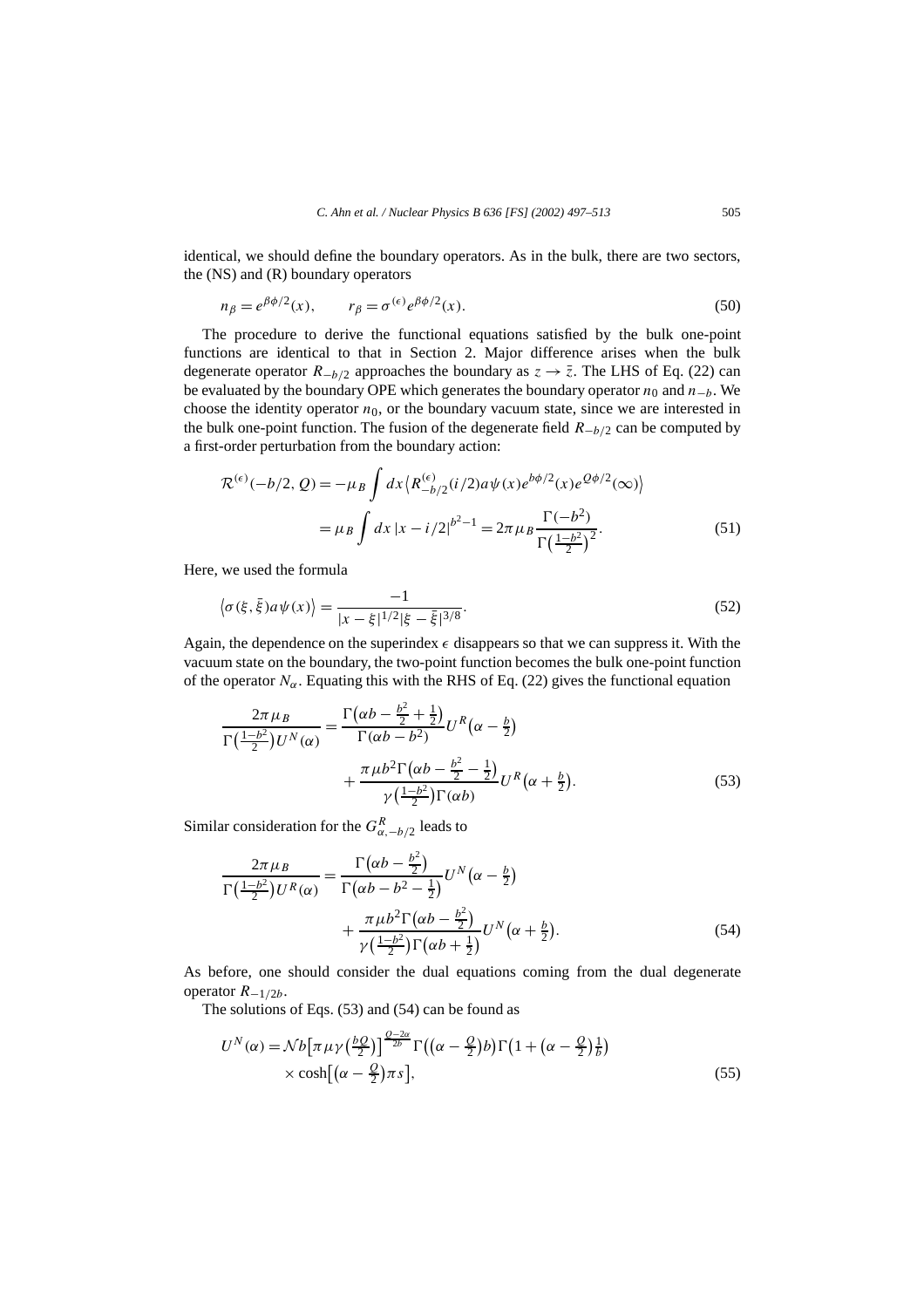506 *C. Ahn et al. / Nuclear Physics B 636 [FS] (2002) 497–513*

*C. Ahn et al. / Nuclear Physics B 636 [FS] (2002) 497–513*  
\n
$$
U^{R}(\alpha) = \mathcal{N} \Big[ \pi \mu \gamma \Big( \frac{bQ}{2} \Big) \Big]^{Q-2\alpha \over 2b} \Gamma \Big( \big( \alpha - \frac{b}{2} \big) b \Big) \Gamma \Big( \big( \alpha - \frac{1}{2b} \big) \frac{1}{b} \Big)
$$
\n
$$
\times \cosh \Big[ \big( \alpha - \frac{Q}{2} \big) \pi s \Big],
$$
\n
$$
\text{the normalization factor } \mathcal{N} \text{ is given by}
$$
\n
$$
\mathcal{N} = \Big[ \pi \mu \gamma \Big( \frac{bQ}{\alpha} \Big) \Big]^{-Q/2b} \Big[ b \Gamma \Big( -Qb/2 \Big) \Gamma \Big( 1 - Q/2b \Big) \cosh(Q\pi s/2) \Big]^{-1}, \tag{57}
$$

where the normalization factor  $N$  is given by

$$
\times \cosh[(\alpha - \frac{Q}{2})\pi s],
$$
\n
$$
\text{the normalization factor } \mathcal{N} \text{ is given by}
$$
\n
$$
\mathcal{N} = \left[\pi \mu \gamma \left(\frac{bQ}{2}\right)\right]^{-Q/2b} \left[b\Gamma(-Qb/2)\Gamma(1 - Q/2b)\cosh(Q\pi s/2)\right]^{-1},
$$
\n(57)

so that  $U^N(0) = 1$ . Here, the boundary parameter *s* is related to  $\mu_B$  by

$$
N = \left[ \pi \mu \gamma \left( \frac{-\gamma}{2} \right) \right] \qquad [b\Gamma(-Qb/2)\Gamma(1 - Q/2b)\cosh(Q\pi s/2)] \quad , \tag{57}
$$
  
at  $U^N(0) = 1$ . Here, the boundary parameter *s* is related to  $\mu_B$  by  

$$
\frac{\mu_B^2}{\mu b^2} \sin\left(\frac{\pi bQ}{2}\right) = \cosh^2\left(\frac{\pi bs}{2}\right).
$$
 (58)

It is possible to find another conformal BC by changing  $a \rightarrow -a$ . This introduces extra  $\text{``-}'$  sign in the LHS of the functional equations, Eqs. (53) and (54), so that the solutions are found to be

$$
\widetilde{U}^{(N)} = U^{(N)}, \qquad \widetilde{U}^{(R)} = -U^{(R)}.
$$
\n
$$
(59)
$$

The solutions Eqs. (55) and (56) are our main result in this section. Notice that these are self-dual if the parameter *s* is invariant and  $\mu \rightarrow \tilde{\mu}$  as Eq. (36). The continuous parameter *s* coming from  $\mu_B$  generates a continuous family of conformally invariant BCs. We will discuss how these BCs can be consistent with the generalized Cardy formalism in the next section. One can also check that these satisfy the bulk reflection relations Eq. (41).

The one-point function can be checked by a perturbative analysis. Defining the third and fourth terms in Eq. (1) as  $V_b$  and the boundary action in Eq. (44) as  $B_b$ , one can express an one-point function as an infinite sum of these perturbation terms, e one-point function can be checked by a perturbative analysis. Defining the third and<br>terms in Eq. (1) as  $V_b$  and the boundary action in Eq. (44) as  $B_b$ , one can express an<br>oint function as an infinite sum of these per

$$
\langle O_{\alpha}(\xi, \bar{\xi}) \rangle = \sum_{p,q} \frac{1}{p! \, q!} \langle O_{\alpha}(\xi, \bar{\xi}) \, V_b^p \, B_b^q \rangle_0, \tag{60}
$$

where the evaluation is made with  $\mu = \mu_B = 0$ . It is well known that the perturbative results are non-vanishing only at the on-shell condition  $\alpha = Q/2 - (p + q/2)b$  and correspond to the residue of the one-point function as fo results are non-vanishing only at the on-shell condition  $\alpha = Q/2 - (p + q/2)b$  and

correspond to the residue of the one-point function as follows:  
\nresidue 
$$
U^N(\alpha)|_{\alpha = Q/2 - (p+q/2)b} = \mathcal{N}\langle e^{\alpha\phi}(i/2) \rangle
$$
,  
\nresidue  $U^R(\alpha)|_{\alpha = Q/2 - (p+q/2)b} = \mathcal{N}\langle \sigma e^{\alpha\phi}(i/2) \rangle$ , (61)

where  $p$  is a non-negative integer and  $q$  is a non-negative even integer for the (NS)-sector and odd for the (R)-sector. From Eqs. (55) and (56), one can find nontrivial pole structure of  $U^N$  at  $p + q/2 = 0$ ,

$$
U^N(\alpha) \cong \frac{\mathcal{N}}{\alpha - \frac{Q}{2}},\tag{62}
$$

and at  $p + q/2 = 1$ ,

$$
\alpha - \frac{Q}{2},
$$
  
\n
$$
p + q/2 = 1,
$$
  
\n
$$
U^N(\alpha) \cong \pi \mu b^2 \gamma \left(\frac{bQ}{2}\right) \Gamma(-b^2) \cosh(\pi bs) \frac{\mathcal{N}}{\alpha - \frac{Q}{2} + b}.
$$
\n(63)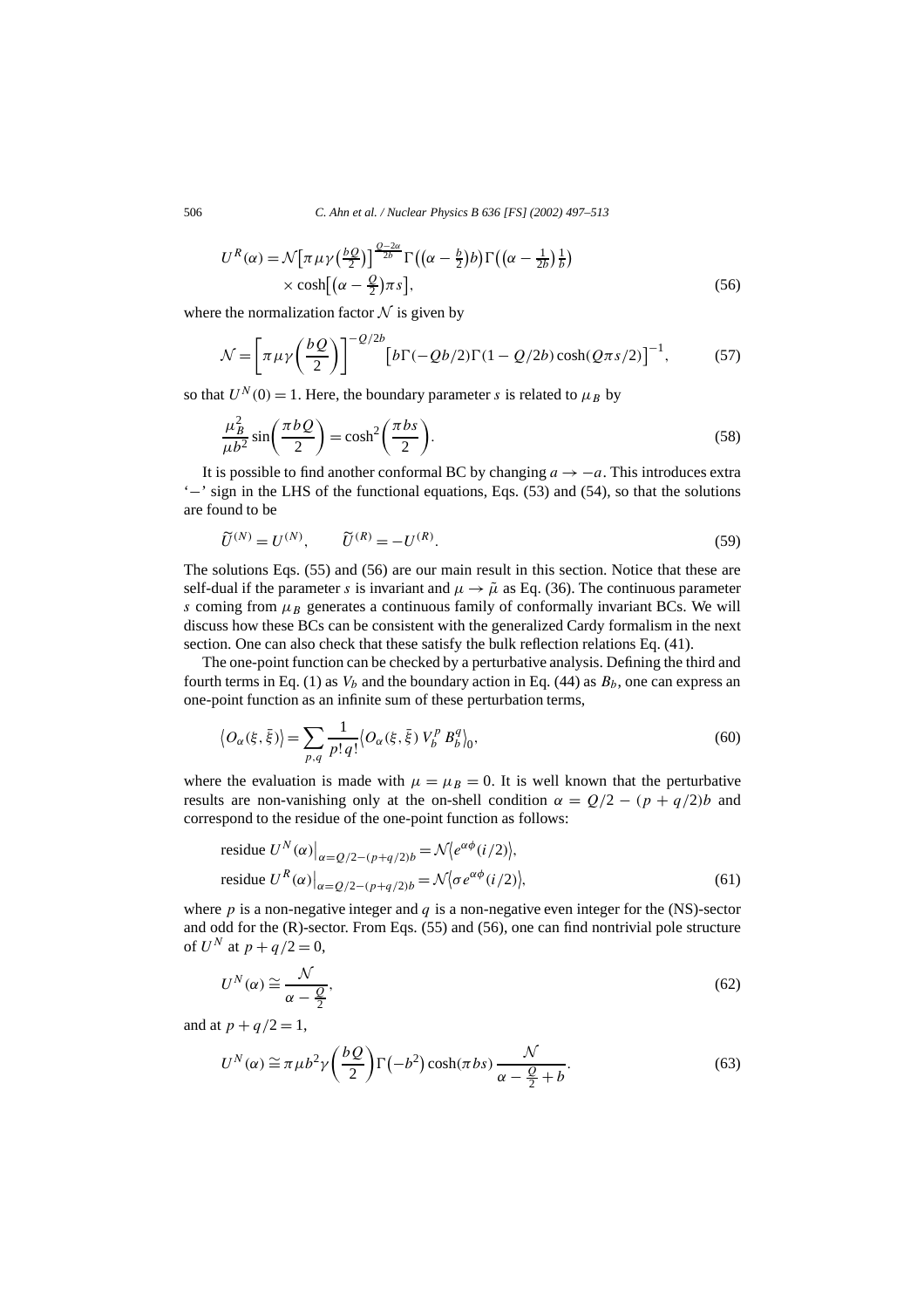On the other hand, the perturbative calculation for  $p + q/2 = 0$  gives

C. Ann *et al.* / Nuclear Physics B 636 [FS] (2002) 49/-513 50/  
\nn the other hand, the perturbative calculation for 
$$
p + q/2 = 0
$$
 gives  
\n
$$
\langle e^{\alpha \phi} (i/2, -i/2) \rangle_0 = 1
$$
\n(64)

and for  $p + q/2 = 1$ 

$$
\langle e^{\alpha \phi} (i/2, -i/2) V_b \rangle_0 = \mu b^2 \int_{\text{Im} z > 0} d^2 \xi |\xi - i/2|^{-2\alpha b} |\xi + i/2|^{-2\alpha b} |\xi - \bar{\xi}|^{-b} Q
$$

$$
= (\pi b Q) \mu b^2 \Gamma(-bQ) \gamma \left(\frac{bQ}{2}\right), \tag{65}
$$

$$
\langle e^{\alpha\phi}(i/2, -i/2)B_b^2 \rangle_0 = -\mu_B^2 \int_{-\infty}^{\infty} dx_1 dx_2 |x_1 - i/2|^{-2\alpha b} |x_2 - i/2|^{-2\alpha b} |x_1 - x_2|^{-b} Q
$$
  
= 
$$
-4\pi \mu_B^2 b Q \Gamma(-bQ) \gamma \left(\frac{bQ}{2}\right) \sin \left(\frac{\pi bQ}{2}\right).
$$
 (66)

$$
= -4\pi \mu_B^2 b Q \Gamma(-bQ) \gamma \left(\frac{bQ}{2}\right) \sin\left(\frac{\pi bQ}{2}\right). \tag{66}
$$

Combining the two contributions gives the correct residue of the one-point function.

The first non-trivial check for the (R)-sector arises at  $p + q/2 = 1/2$ 

$$
U^{R}(\alpha) \cong \frac{\mu_{B}\pi N}{\alpha - \frac{1}{2b}}.
$$
  
is consistent with the perturbative result  

$$
\langle \sigma e^{\alpha \phi} (i/2, -i/2) B_{b} \rangle_{0} = \mu_{B}\pi.
$$
 (68)

This is consistent with the perturbative result

$$
\left\langle \sigma e^{\alpha \phi} (i/2, -i/2) B_b \right\rangle_0 = \mu_B \pi. \tag{68}
$$

# **4. Boundary states for the super-LFT**

For the super-CFTs, Virasoro characters are defined for the (NS) sector, the (R)-sector, 4. Boundary states for the super-LFT<br>
For the super-CFTs, Virasoro characters are defined for the (NS) sector, the (R)-sector,<br>
and the (NS)-sector. The characters of the primary states for the generic value of *P*, which have no null-states, are given by [18]:

$$
\chi_P^{\rm NS}(q^2) = \sqrt{\frac{\theta_3(q)}{\eta(q)}} \, \frac{q^{P^2/2}}{\eta(q)},\tag{69}
$$

$$
\chi_P^{\widetilde{PS}}(q^*) = \sqrt{\frac{\eta(q)}{\eta(q)}} \frac{\eta(q)}{\eta(q)},
$$
\n
$$
\chi_P^{\widetilde{NS}}(q) = \sqrt{\frac{\theta_4(q)}{\eta(q)}} \frac{q^{P^2/2}}{\eta(q)},
$$
\n(70)

$$
\chi_P^R(q) = \sqrt{\frac{\theta_2(q)}{2\eta(q)}} \frac{q^{P^2/2}}{\eta(q)},
$$
\n(71)

where  $q = \exp(2\pi i \tau)$ . Under the modular transformation  $\tau \to \tau' = -1/\tau$ , the characters transform:

$$
\chi_P^{\rm NS}(\tau) = \int_{-\infty}^{\infty} dP' e^{-2\pi i P P'} \chi_{P'}^{\rm NS}(\tau'),\tag{72}
$$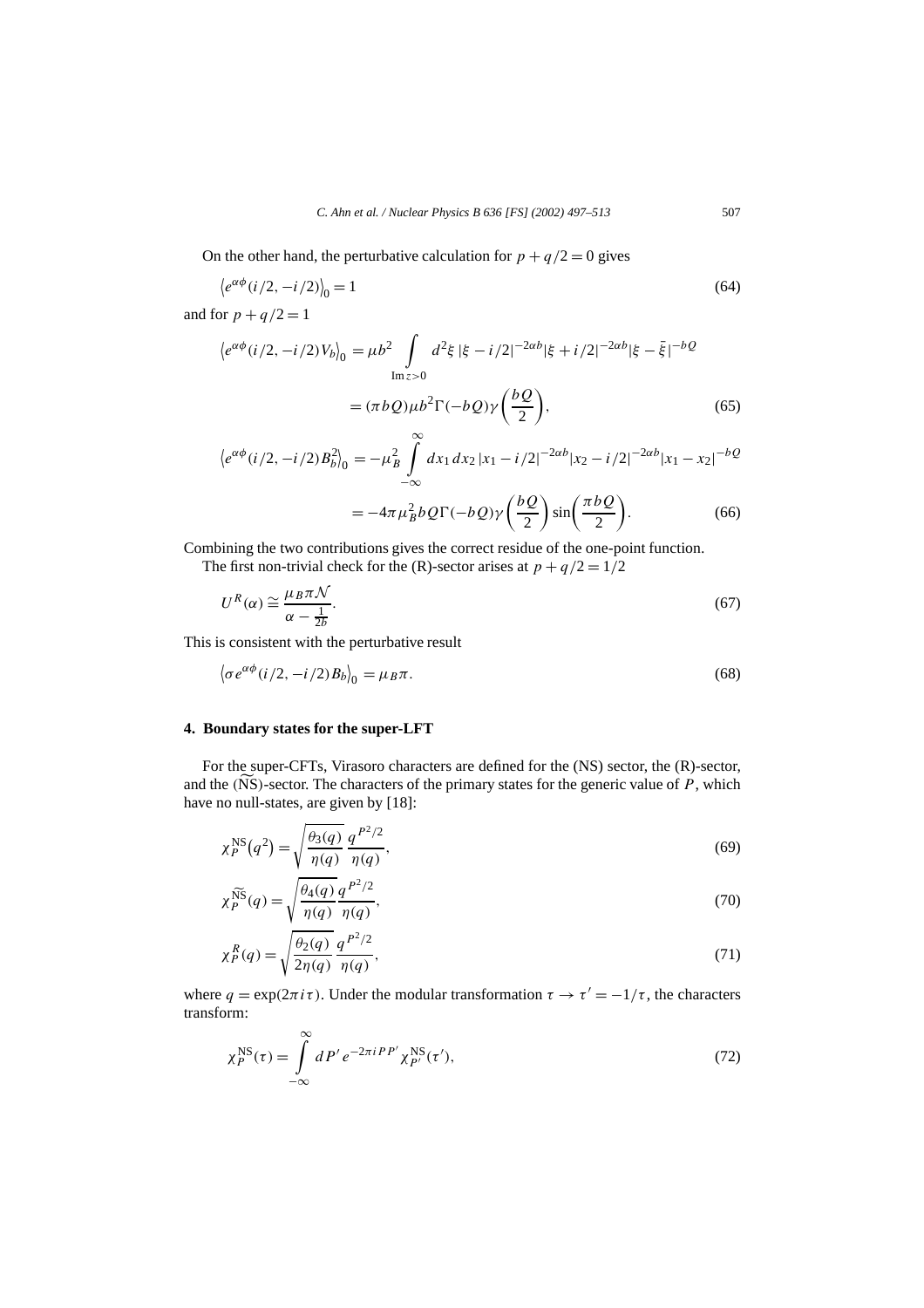$$
\chi_P^{\widetilde{NS}}(\tau) = \int_{-\infty}^{\infty} dP' e^{-2\pi i PP'} \chi_{P'}^R(\tau'),
$$
\n(73)

$$
\chi_P^R(\tau) = \int_{-\infty}^{\infty} dP' e^{-2\pi i PP'} \chi_{P'}^{\widetilde{NS}}(\tau'). \tag{74}
$$

On the other hand, the modular transformations of the characters for the (NS) degenerate fields in Eq. (12) are given by

$$
\chi_{m,n}^{\rm NS}(q) = \int\limits_{-\infty}^{\infty} dP \,\chi_P^{\rm NS}(q') 2 \sinh(\pi m P/b) \sinh(\pi m Pb),\tag{75}
$$

$$
\chi_{m,n}^{\widetilde{NS}}(q) = \int_{-\infty}^{\infty} dP \, \chi_P^R(q') \begin{cases} 2 \sinh(\pi m P/b) \sinh(\pi m P b), & m, n = \text{even}, \\ 2 \cosh(\pi m P/b) \cosh(\pi m P b), & m, n = \text{odd}. \end{cases} \tag{76}
$$

According to Cardy's formalism, one can associate a conformal BC with each primary state [6]. Since the SLFT is an irrational CFT with infinite number of primary states, there will be infinite number of conformal BCs. One can classify these into 'discrete BCs' and 'continuous BCs' for the degenerate and non-degenerate primary states, respectively. It is natural to start with the discrete BCs  $(m, n)$ . With  $m - n =$  even, there are the (NS)-type BCs corresponding to the (NS) degenerate fields  $N_{\alpha_{m,n}}$ . We will denote the corresponding boundary states by  $|(m, n)\rangle$ . Due to the super conformal symmetry, one needs to introduce natural to start with the discrete BCs  $(m, n)$ . With  $m - n =$  even, there are the (NS)-type BCs corresponding to the (NS) degenerate fields  $N_{\alpha_{m,n}}$ . We will denote the corresponding boundary states by  $|(m, n)\rangle$ . Due to the *(m, n)* BCs first. Through the modular transformation, one can obtain

$$
\chi_{m,n}^{\rm NS}(\tau) = \int\limits_{-\infty}^{\infty} dP \, \Psi_{m,n}^{\rm NS}(P) \Psi_{1,1}^{\rm NS}(P)^{\dagger} \chi_P^{\rm NS}(\tau'),\tag{77}
$$

where the amplitude is defined by

$$
\Psi_{m,n}^{\rm NS}(P) = \langle (m,n) | \alpha, \text{NS} \rangle \rangle,
$$

where  $|\alpha, NS\rangle$  is the (NS) Ishibashi state with  $\alpha = Q/2 + iP$ .

Using Eq. (75) into Eq. (77), one can obtain a relation

$$
\Psi_{1,1}^{\text{NS}}(P)^{\dagger} \Psi_{m,n}^{\text{NS}}(P) = 2 \sinh(\pi m P/b) \sinh(\pi m P b). \tag{78}
$$

We can set the basic amplitude for  $m = n = 1$  as

$$
\Psi_{1,1}^{NS}(P)^{\dagger} \Psi_{m,n}^{NS}(P) = 2 \sinh(\pi m P/b) \sinh(\pi m Pb). \tag{78}
$$
\n
$$
\text{In set the basic amplitude for } m = n = 1 \text{ as}
$$
\n
$$
\Psi_{1,1}^{NS}(P) = \frac{\pi \sqrt{2}}{\Gamma(-i Pb)\Gamma(-i Pb)} \left[ \pi \mu \gamma \left( \frac{b Q}{2} \right) \right]^{-i Pb} . \tag{79}
$$
\n
$$
\text{one can obtain the relation}
$$
\n
$$
N_{\text{max}}^{NS}(P) = N_{\text{max}}^{NS}(P) \frac{\sinh(\frac{m \pi P}{b})}{\sinh(n \pi Pb)} \tag{20}
$$

Then, one can obtain the relation

one can obtain the relation  
\n
$$
\Psi_{m,n}^{\text{NS}}(P) = \Psi_{1,1}^{\text{NS}}(P) \frac{\sinh(\frac{m\pi P}{b}) \sinh(n\pi Pb)}{\sinh(\frac{\pi P}{b}) \sinh(\pi Pb)}
$$
\n(80)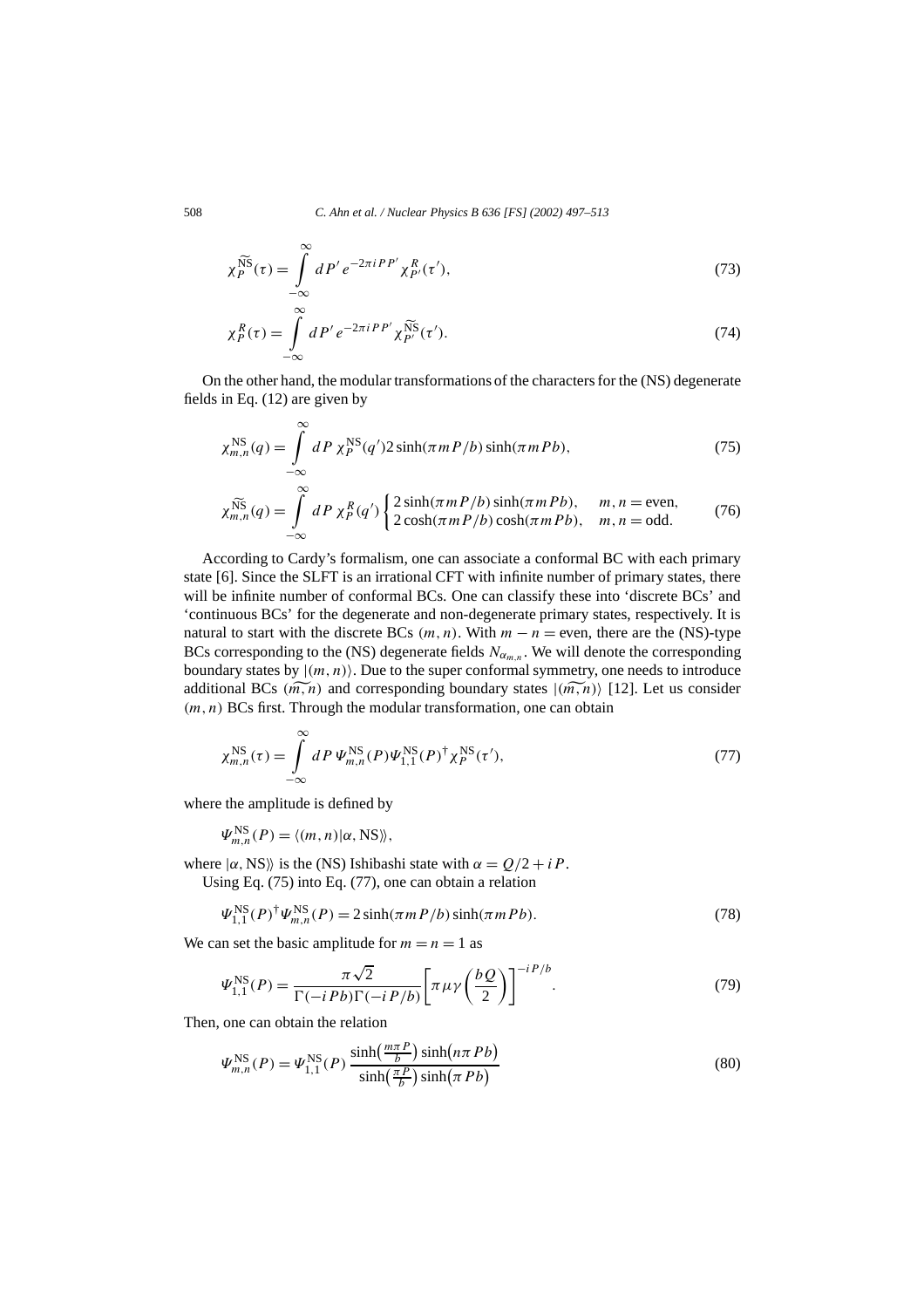by the Cardy formula.

It has been shown in [10] that the amplitudes are related to the one-point functions by

$$
U_{\vec{k}}(\phi) = \frac{\langle \vec{k} | \phi \rangle \rangle}{\langle \vec{k} | \mathbf{1} \rangle}.
$$
\n(81)

For the SLFT, this formula becomes

$$
U_{m,n}^{N}(\alpha) = \frac{\langle (m,n)|\alpha, \text{NS} \rangle}{\langle (m,n)|0, \text{NS} \rangle}.
$$
\n(82)

From this and Eq. (80), one can obtain

$$
\frac{U_{m,n}^{N}(\alpha)}{U_{1,1}^{N}(\alpha)} = \frac{\langle (m,n)|\alpha, \text{NS}\rangle \rangle \langle (1,1)|0, \text{NS}\rangle \rangle}{\langle (m,n)|0, \text{NS}\rangle \langle (1,1)|\alpha, \text{NS}\rangle \rangle} = \frac{\sinh(\frac{m\pi P}{b})\sinh(n\pi Pb)}{\sinh(\frac{\pi P}{b})\sinh(\pi Pb)}\frac{\sin(\frac{\pi Q}{2b})\sin(\frac{\pi Qb}{2})}{\sin(\frac{m\pi Q}{2b})\sin(\frac{n\pi Qb}{2})}.
$$
\n(83)

This result is identical to Eq. (37), which shows that the one-point functions obtained from the functional relations are consistent with the modular transformation properties.

Now let us consider the partition function on a strip with  $(m, n)$  and  $(m', n')$  BCs on both boundaries. Using the fusion procedure, one can obtain

$$
Z_{(m,n),(m',n')}^{NS}(\tau)
$$
\n
$$
= \int_{-\infty}^{\infty} dP \chi_P^{NS}(\tau') \Psi_{m,n}^{NS}(P) \Psi_{m',n'}^{NS}(P)^{\dagger}
$$
\n
$$
= \int_{-\infty}^{\infty} dP \chi_P^{NS}(\tau') \frac{2 \sinh(m\pi P/b) \sinh(n\pi Pb) \sinh(m'\pi P/b) \sinh(n'\pi Pb)}{\sinh(\pi Pb) \sinh(\pi Pb)}
$$
\n
$$
= \sum_{k=0}^{\min(m,m')-1} \sum_{l=0}^{\min(n,n')-1} \chi_{(m+m'-1-2k),(n+n'-1-2l)}^{NS}(\tau), \tag{84}
$$

in accordance with the fusion algebra. The character for the non-degenerate case with  $P = s/2$  satisfies

$$
\chi_s^{\rm NS}(\tau) = \int\limits_{-\infty}^{\infty} dP \,\chi_P^{\rm NS}(\tau') \cos(\pi s) = \int\limits_{-\infty}^{\infty} dP \,\chi_P^{\rm NS}(\tau') \Psi_s^{\rm NS}(P) \Psi_{1,1}^{\rm NS}(P)^\dagger, \tag{85}
$$

with  $\Psi_s^{\text{NS}}(P) = \langle \tilde{s} | \alpha, N S \rangle$ .

satisfy

From this, one can find the amplitudes for a general non-degenerate (NS) boundary state  
isfy  

$$
\Psi_s^{\text{NS}}(P) = \Psi_{1,1}^{\text{NS}}(P) \frac{\cos(\pi s P)}{2 \sinh(\frac{\pi P}{b}) \sinh(\pi Pb)}.
$$
(86)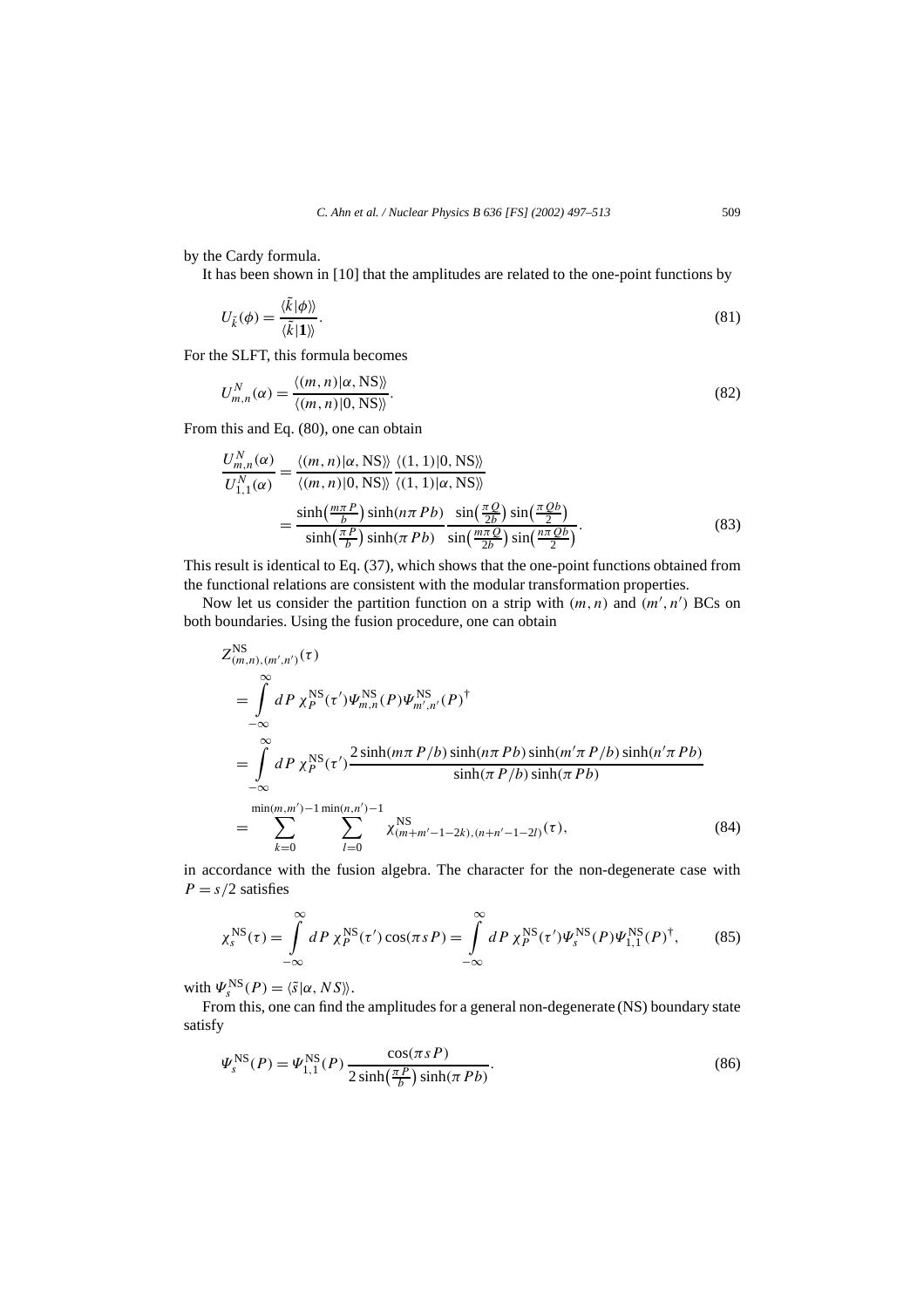Again, from Eq. (81), the amplitudes are related to the one-point functions by

1, from Eq. (81), the amplitudes are related to the one-point functions by  
\n
$$
\frac{U^N(\alpha)}{U_{1,1}^N(\alpha)} = \frac{\langle \tilde{s} | \alpha, \text{NS} \rangle \rangle \langle (1, 1) | 0, \text{NS} \rangle}{\langle \tilde{s} | 0, \text{NS} \rangle \rangle} = \frac{\cos(\pi Ps)}{\cosh(\frac{Q\pi s}{2})} \frac{\sin(\pi Q/2b) \sin(\pi Qb/2)}{\sinh(\pi Pb) \sinh(\pi P/b)}.
$$
\n(87)

This can be checked to be correct by Eqs. (39) and (55).

The partition function with a discrete BC on one side and a continuous BC on the other is given as follows:

$$
Z_{(m,n),s}^{\text{NS}}(\tau) = \int_{-\infty}^{\infty} dP \, \chi_P^{\text{NS}}(\tau') \Psi_{m,n}^{\text{NS}}(P) \Psi_s^{\text{NS}}(P)^{\dagger} \n= \int_{-\infty}^{\infty} dP \, \chi_P^{\text{NS}}(\tau') \frac{\sinh(m\pi \, P/b) \sinh(n\pi \, Pb)}{\sinh(\pi \, P/b) \sinh(\pi \, Pb)} \cos(\pi s \, P) \n= \sum_{k=0}^{m-1} \sum_{l=0}^{n-1} \chi_{s+i(m-1-2k)/b+i(n-1-2l)b}^{\text{NS}}(\tau),
$$
\n(88)

which goes with the fusion algebra.

The partition function  $Z_{s,s'}^{NS}(\tau)$  with continuous BCs on both boundaries, *s* and *s'*, is given as

$$
Z_{s,s'}^{\rm NS}(\tau) = \int\limits_{-\infty}^{\infty} dP \,\chi_P^{\rm NS}(\tau') \Psi_s^{\rm NS}(P) \Psi_{s'}^{\rm NS}(P)^{\dagger}.
$$
 (89)

This can be rewritten as

$$
\int_{-\infty}^{\infty}
$$
  
\n
$$
z_{s,s'}^{\text{NS}}(\tau) = \int_{-\infty}^{\infty} dP \int_{-\infty}^{\infty} dP e^{-2i\pi PP'} \chi_P^{\text{NS}}(\tau) \Psi_s^{\text{NS}}(P') \Psi_{s'}^{\text{NS}}(P')^{\dagger}
$$
  
\n
$$
= \int_{0}^{\infty} dP \chi_P^{\text{NS}}(\tau) \rho_{ss'}^{\text{NS}}(P), \tag{90}
$$

where  $\rho_{ss'}^{NS}(P)$  is the density of states,

$$
\rho_{ss'}^{\text{NS}}(P) = \int_{-\infty}^{\infty} \frac{dt}{\pi} e^{-2iPt} \frac{\cos(st)\cos(s't)}{\sinh(t/b)\sinh(tb)}.
$$
\n(91)

This quantity is not well-defined at  $P = 0$  and is to be properly regularized. This density of states is, on the other hand, conjectured to be related with the boundary two-point function of  $n_{\beta}^{ss'}$  with  $\beta = Q/2 + iP$ ,  $d_{B}^{\text{NS}}(P|s, s')$ , by

$$
\rho_{s,s'}^{\text{NS}}(P) = -\frac{i}{2\pi} \frac{d}{dP} \log d_B^{\text{NS}}(P|s,s'). \tag{92}
$$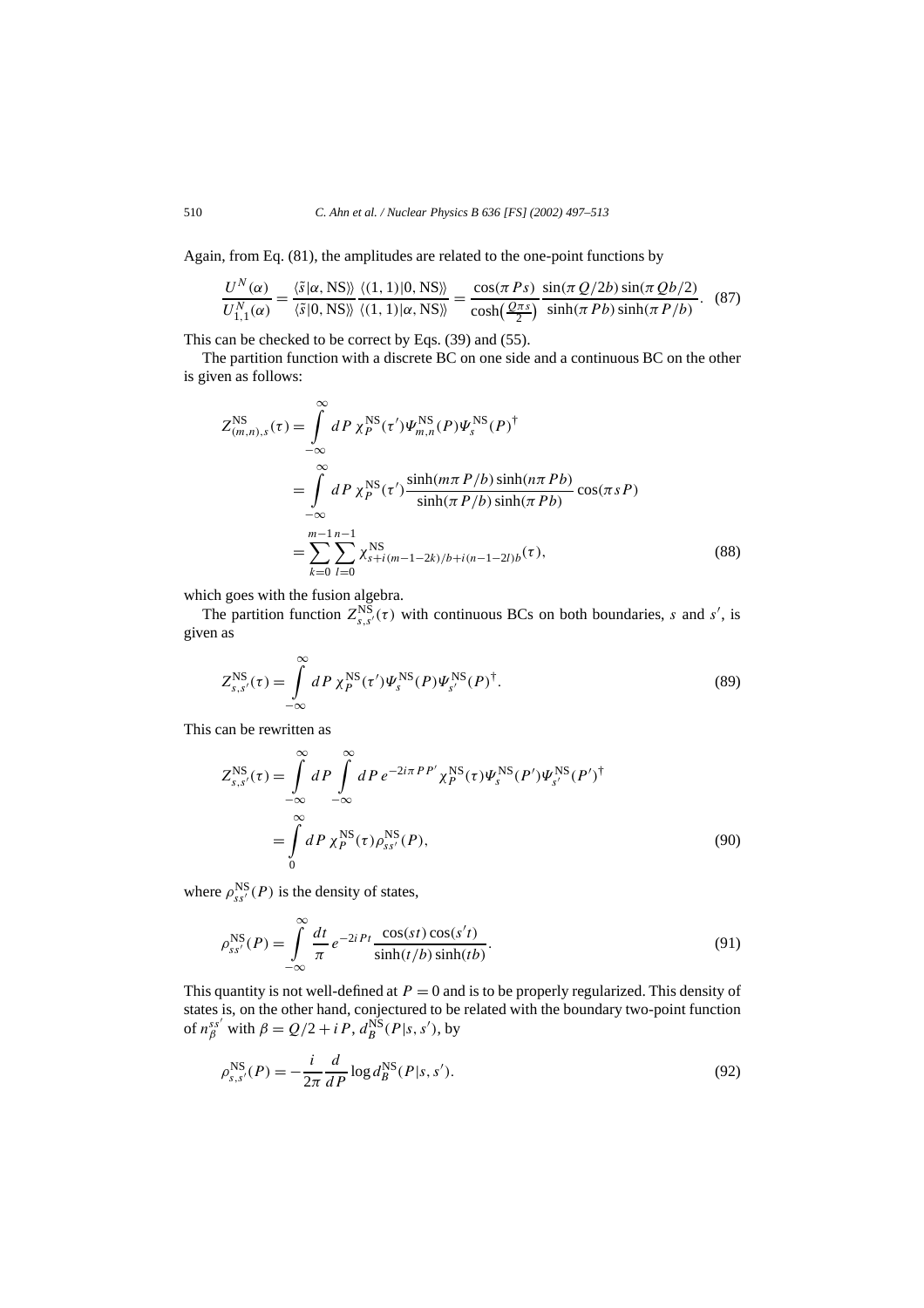It is remarkable that this relation is identical to that of the LFT. This means that the boundary (NS) two-point functions have the same dependence on the boundary parameters as the LFT which is obtained in [8].

Now we consider the (R) operator propagating in the strip. From the relation  
\n
$$
\chi_{m,n}^{\widetilde{NS}}(\tau) = \int_{-\infty}^{\infty} dP \, \Psi_{m,n}^{R}(P) \Psi_{1,1}^{R}(P)^{\dagger} \chi_{P}^{R}(\tau'), \tag{93}
$$

one can obtain

$$
\Psi_{1,1}^{R}(P)^{\dagger}\Psi_{m,n}^{R}(P) = \begin{cases} 2\sinh(\pi m P/b)\sinh(\pi n Pb), & m, n = \text{even}, \\ 2\cosh(\pi m P/b)\cosh(\pi n Pb), & m, n = \text{odd}. \end{cases}
$$
(94)

Here, we define the amplitude  $\Psi_{m,n}^R(P) = \langle (m,n) | \alpha, R \rangle$  as before.

These amplitudes are related to the one-point functions by

$$
U_{m,n}^{R}(\alpha) = \frac{\langle (m,n) | \alpha, R \rangle}{\langle (m,n) | 0, \text{NS} \rangle},\tag{95}
$$

and satisfy

$$
\frac{U_{m,n}^R(\alpha)}{U_{1,1}^R(\alpha)} = \frac{\langle (m,n) | \alpha, R \rangle \rangle}{\langle (m,n) | 0, NS \rangle \rangle} \frac{\langle (1,1) | 0, NS \rangle \rangle}{\langle (1,1) | \alpha, R \rangle \rangle}.
$$
(96)

One can check that this relation is consistent with Eqs. (94) and (38). This shows again that the functional relations are consistent with the modular transformation.

The partition function with 
$$
(m, n)
$$
 and  $(m', n')$  BCs is written as  
\n
$$
Z_{(m,n),(m',n')}^{NS}(\tau) = \int_{-\infty}^{\infty} dP \sqrt{2} \chi_P^R(\tau') \Psi_{m,n}^R(P) \Psi_{m',n'}^R(P)^{\dagger}
$$
\n
$$
= \sum_{k=0}^{\min(m,m')-1} \sum_{l=0}^{\min(n,n')-1} \chi_{(m+m'-1-2k),(n+n'-1-2l)}^{NS}(\tau)
$$
\n(97)

and is consistent with fusion algebra.

The character for the continuous boundary parameter *s* satisfies  
\n
$$
\chi_s^{\widetilde{NS}}(\tau) = \int_{-\infty}^{\infty} dP \chi_P^R(\tau') \cos(\pi s P) = \int_{-\infty}^{\infty} dP \chi_P^R(\tau') \Psi_s^R(P) \Psi_{1,1}^R(P)^{\dagger}.
$$
\n(98)

The (R) amplitude for a general boundary parameter *s* is given as

R) amplitude for a general boundary parameter *s* is given as  
\n
$$
\Psi_s^R(P) = \Psi_{1,1}^R(P) \frac{\cos(\pi s P)}{2 \cosh(\frac{\pi P}{b}) \cosh(\pi P b)}.
$$
\n(99)

Again, from Eq. (81), the amplitudes are related to the one-point functions by

$$
2 \cosh(\frac{b}{b}) \cosh(h \, h \, b)
$$
  
from Eq. (81), the amplitudes are related to the one-point functions by  

$$
\frac{U^R(\alpha)}{U_{1,1}^R(\alpha)} = \frac{\langle \tilde{s} | \alpha, R \rangle \rangle}{\langle \tilde{s} | 0, \text{NS} \rangle \rangle} \frac{\langle (1, 1) | 0, \text{NS} \rangle \rangle}{\langle (1, 1) | \alpha, R \rangle \rangle} = -\frac{\sin(\pi \, P \, s)}{\cosh(\frac{Q \pi s}{2})} \frac{\sin(\pi \, Q/2b) \cos(\pi \, Qb/2)}{\cosh(\pi \, Pb) \cosh(\pi \, P/b)}.
$$
(100)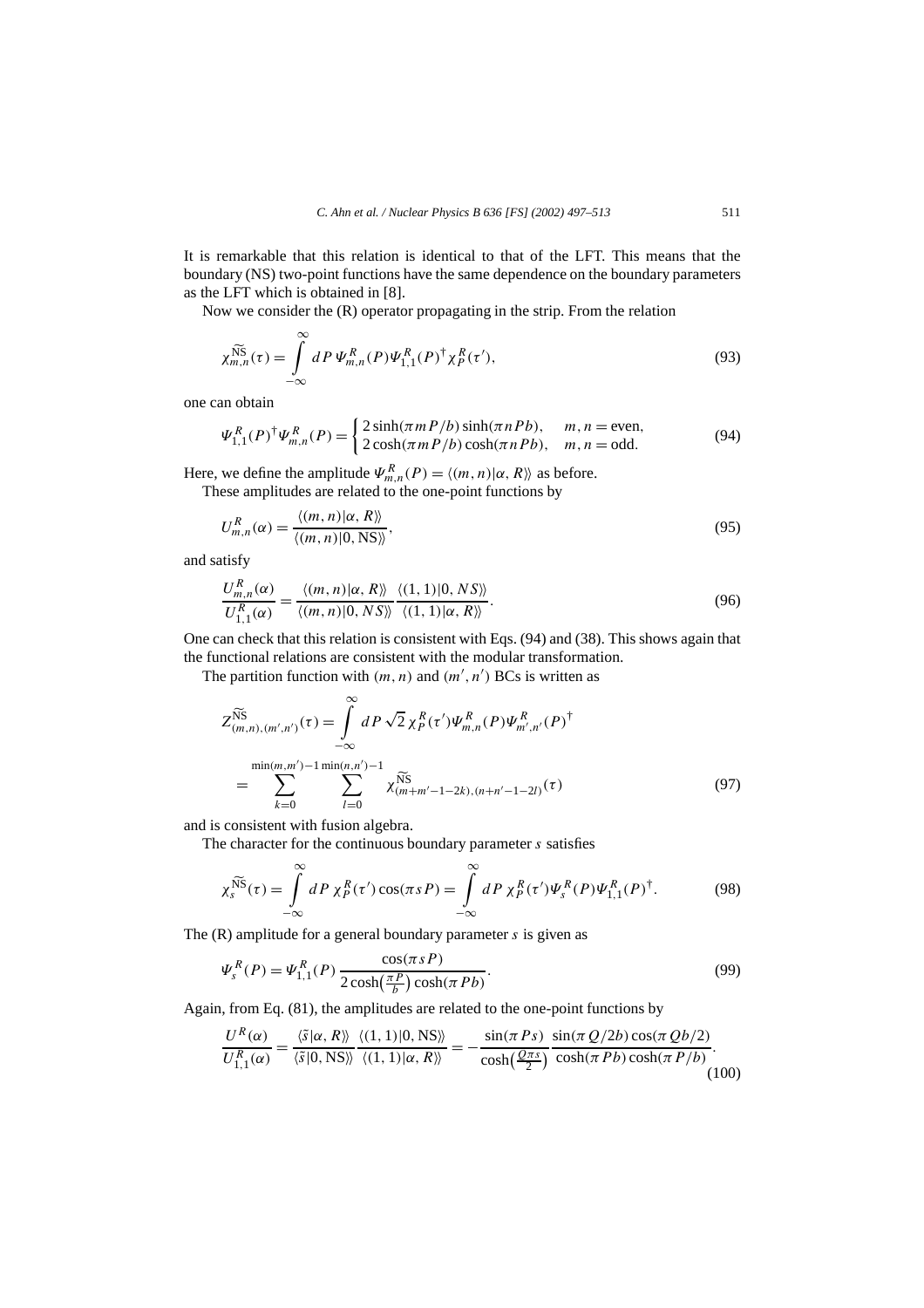This can be checked to be correct by Eqs. (40) and (56).

The partition function with mixed BCs is given as follows:  
\n
$$
Z_{(m,n),s}^{\widetilde{NS}}(\tau) = \int_{-\infty}^{\infty} dP \chi_P^R(\tau') \Psi_{m,n}^R(P) \Psi_s^R(P)^{\dagger}
$$
\n
$$
= \sum_{k=0}^{m-1} \sum_{l=0}^{n-1} \chi_{s+i(m-1-2k)/b+i(n-1-2l)b}^{\widetilde{NS}}(\tau). \tag{101}
$$
\nOne can consider  $(\widetilde{m,n})$  BCs in the same way and can associate the amplitudes  $\Psi_{\widetilde{m,n}}^{\widetilde{NS}}$ 

One can consider  $(m, n)$  BCs in the same way and can associate the am<br>and  $\Psi_{m,n}^R$  with  $\tilde{U}_{m,n}^N$  and  $\tilde{U}_{m,n}^R$ , respectively. From Eq. (42), one can see that<br> $\Psi_{m,n}^{\text{NS}} = \Psi_{m,n}^{\text{NS}}, \qquad \Psi_{m,n}^R = -\Psi_{m,n}^R.$ 

$$
\Psi_{m,n}^{\rm NS} = \Psi_{m,n}^{\rm NS}, \qquad \Psi_{m,n}^R = -\Psi_{m,n}^R. \tag{102}
$$

Similar result holds for the continuous BCs and can be compared with Eq. (59). These results are consistent with those of the rational super-CFTs considered in [12].

#### **5. Conclusions**

In this paper, we have studied the SLFT in two-dimensional space–time with boundary applying the same method used for the LFT. However, the one-point functions of the SLFT satisfy more complicated functional relations due to the existence of two sectors, the (NS) and (R). By solving the functional relations, we find not only the one-point functions but also the relation between the parameter  $\mu_B$  in the boundary action and that for the boundary condition.

We have also related the one-point functions in the pseudosphere to the conformal BCs and showed that they are consistent with the Cardy formalism if one takes care of the peculiar aspects of the super-CFTs in the same way as the rational cases [11,12]. Then, this result has been used to understand boundary two-point functions for the SLFT with the boundary action. We conclude that the boundary (NS) two-point functions have the same dependence on the boundary parameters as the LFT while explicit expression of this quantity needs more work. We hope to present it in another publication.

There are still other problems which should be further explored. The solutions of Eqs. (37) and (38) are possible only for  $m - n =$  even. The functional equations for the other case may also exist. This becomes necessary when one relates to the conformal BCs. So far, we have considered only the (NS)-type BCs. The (R)-type BCs associated with *m* − *n* = odd can be obtained similarly by noting that there is a symmetry  $\bar{\psi} \rightarrow -\bar{\psi}$  and  $\mu \rightarrow -\mu$ . Again, the one-point functions are give by Eqs. (37) and (38), but with *m* − *n* = odd.

Based on the successful results of the LFT and the SLFT, it seems the approach based on the functional relation associated with some degenerate fields are quite efficient way of dealing with irrational CFTs. In this respect, it would be interesting to apply this method to such irrational CFTs as finite Toda field theories and the LFT with  $N = 2$ and fractional supersymmetries. Another interesting problem is to derive the boundary